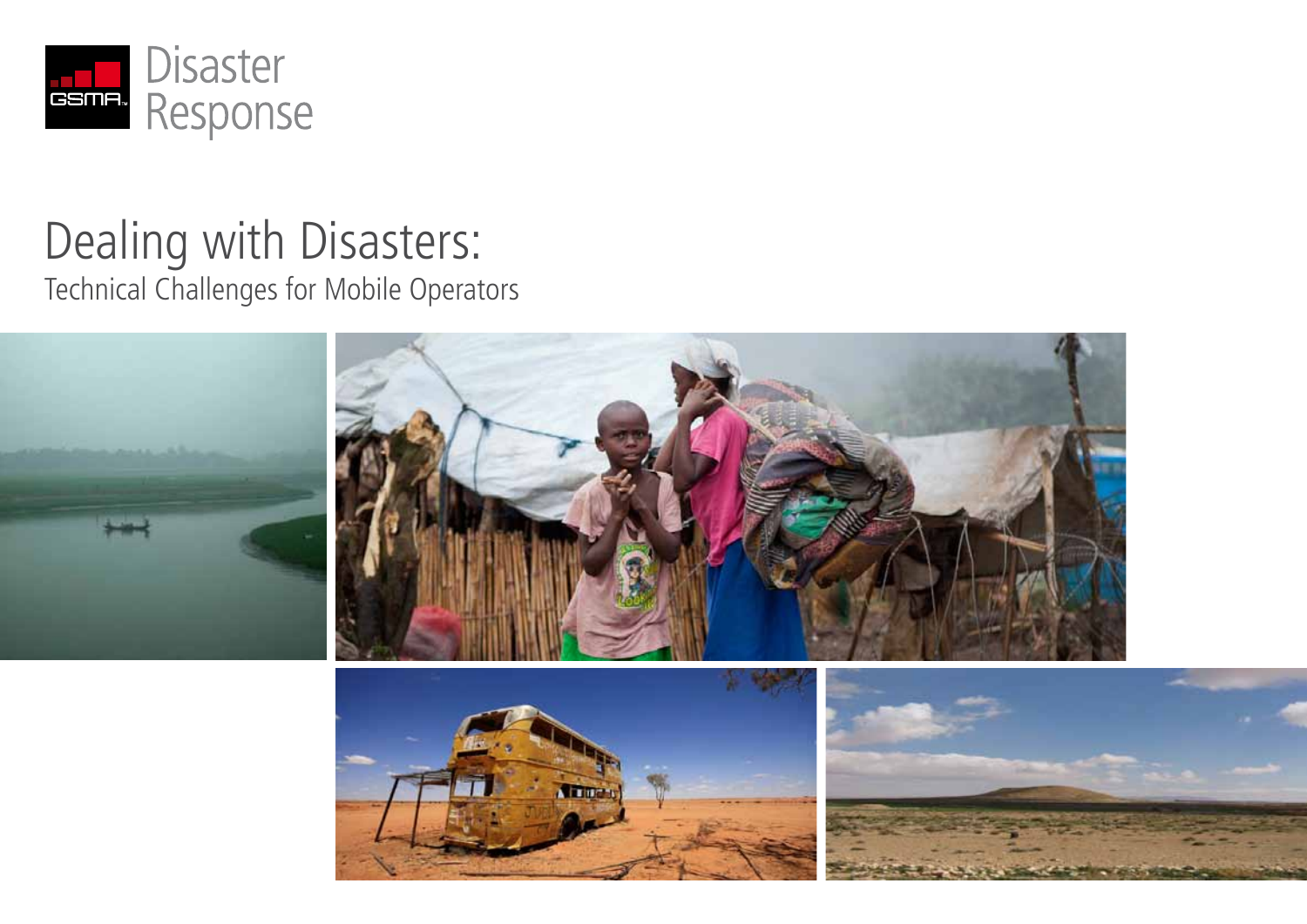# **Contents**

| 1 Overview                         |                                                                                                                              | 2      |
|------------------------------------|------------------------------------------------------------------------------------------------------------------------------|--------|
| 2 Aims and Outcomes                |                                                                                                                              | 5      |
|                                    | 3 Technical Challenges for Mobile Network Operators<br><b>Initial Focus Areas for Mobile Operators and Discussion Points</b> | 7<br>7 |
|                                    | 3.1 Early Warning Systems and Preparedness                                                                                   | 8      |
|                                    | 3.2 Improving Resilience of Mobile Networks                                                                                  | 9      |
| 3.2.1 Power                        |                                                                                                                              | 10     |
|                                    | 3.2.2 Resiliency in Network Design and Infrastructure                                                                        | 10     |
|                                    | 3.2.3 Backhaul Resiliency                                                                                                    | 11     |
|                                    | 3.3 Informing and Alerting - Communicating with Customers                                                                    | 11     |
|                                    | 3.4 Disaster Response and Repairing the Network                                                                              | 12     |
|                                    | 3.4.1 Quick and Coordinated Technical Assessments                                                                            | 12     |
|                                    | 3.4.2 Fast Restoration of Communication                                                                                      | 12     |
| 3.4.3 Logistics                    |                                                                                                                              | 13     |
|                                    | 3.5 Alleviating Network Congestion                                                                                           | 13     |
|                                    | 3.5.1 Designing Networks to Cope with Congestion                                                                             | 14     |
| 3.5.2 Prioritising Users           |                                                                                                                              | 14     |
|                                    | 3.5.3 Prioritising Existing Services on the Network                                                                          | 14     |
|                                    | 3.5.4 Providing Services for Overloaded Networks                                                                             | 15     |
|                                    | 3.5.5 Educating Customers to Ease Congestion                                                                                 | 15     |
| 3.6 Future                         |                                                                                                                              | 15     |
|                                    | 4 Operations to Support the Technical Challenges                                                                             | 16     |
| <b>Collating Data on Disasters</b> |                                                                                                                              | 16     |
| <b>5 Conclusion</b>                |                                                                                                                              | 18     |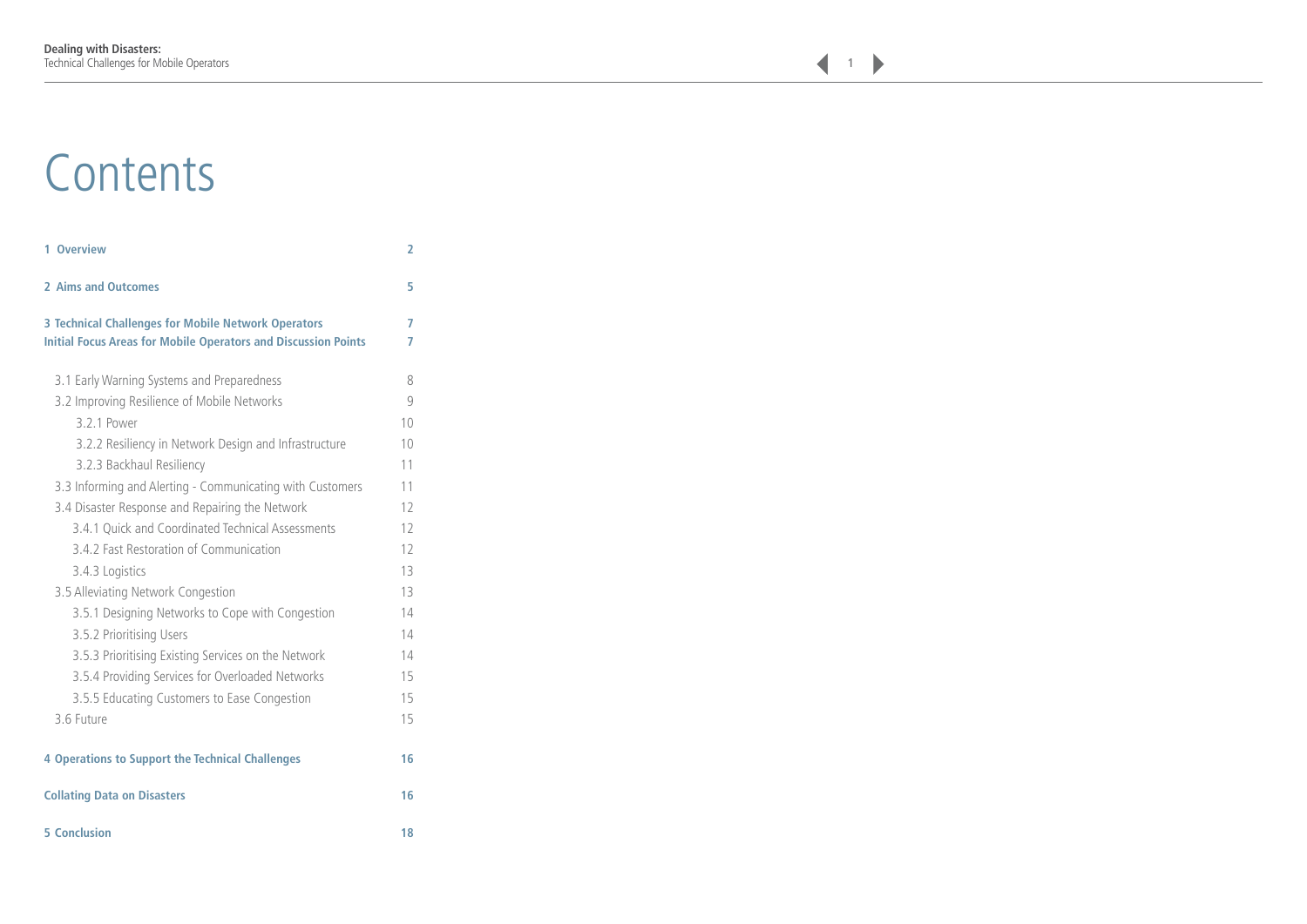#### <span id="page-2-0"></span>1 Overview 2

| 2                                  | Aims and Outcomes                                                        | 5  |
|------------------------------------|--------------------------------------------------------------------------|----|
| 3                                  | <b>Technical Challenges for Mobile</b><br>Network Operators              | 7  |
|                                    | Initial Focus Areas for Mobile Operators and<br><b>Discussion Points</b> | 7  |
|                                    | 3.1 Early Warning Systems and Preparedness                               | 8  |
|                                    | 3.2 Improving Resilience of Mobile Networks                              | 9  |
|                                    | 3.3 Informing and Alerting - Communicating<br>with Customers             | 11 |
|                                    | 3.4 Disaster Response and Repairing<br>the Network                       | 12 |
|                                    | 3.5 Alleviating Network Congestion                                       | 13 |
|                                    | 3.6 Future                                                               | 15 |
| 4                                  | Operations to Support the<br><b>Technical Challenges</b>                 | 16 |
| <b>Collating Data on Disasters</b> |                                                                          |    |

- 
- 5 [Conclusion 18](#page-18-0)







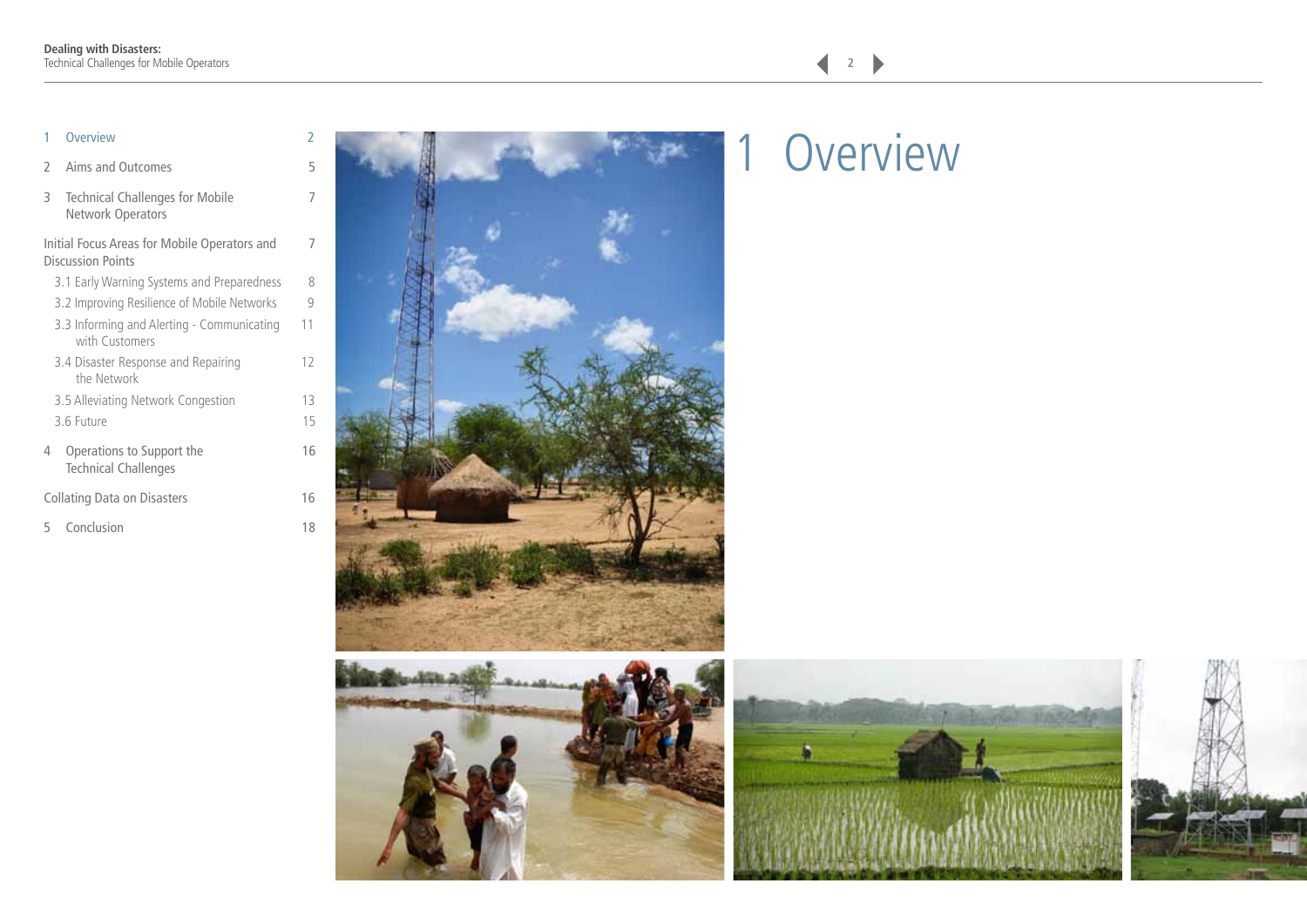$\blacktriangleright$ 

| 1              | Overview                                                                 | 2  |
|----------------|--------------------------------------------------------------------------|----|
| $\mathfrak{I}$ | Aims and Outcomes                                                        | 5  |
| 3              | <b>Technical Challenges for Mobile</b><br><b>Network Operators</b>       | 7  |
|                | Initial Focus Areas for Mobile Operators and<br><b>Discussion Points</b> | 7  |
|                | 3.1 Early Warning Systems and Preparedness                               | 8  |
|                | 3.2 Improving Resilience of Mobile Networks                              | 9  |
|                | 3.3 Informing and Alerting - Communicating<br>with Customers             | 11 |
|                | 3.4 Disaster Response and Repairing<br>the Network                       | 12 |
|                | 3.5 Alleviating Network Congestion                                       | 13 |
|                | 3.6 Future                                                               | 15 |
| 4              | Operations to Support the<br><b>Technical Challenges</b>                 | 16 |
|                | <b>Collating Data on Disasters</b>                                       | 16 |
| 5              | Conclusion                                                               | 18 |

The first 72 hours following a natural disaster are critical. This window of time is when emergency responders are most able to save lives, and when swift assessments of damage are urgently needed. Communication in this period is essential to facilitate the flow of information between governments, communities and humanitarian organisations.

A disaster situation with a severely disrupted telecommunication infrastructure magnifies chaos and uncertainty. Poor communication between responders can severely hamper assessment and relief efforts, and prevent affected populations from connecting with responders and relatives. The resulting rise in ad-hoc and uncoordinated communication methods further complicates the emergency response.

Mobile communication networks are the pre-eminent way for an affected population to communicate with the world in and beyond a disaster zone. Although utilised before, the power of mobile became particularly evident in the aftermath of the 2010 Haitian earthquake which saw a proliferation of new coordination and response strategies that were built around this platform. The mobile phone and in particular voice calls are people's primary method of communication in a disaster. As mobile communication becomes ubiquitous and its role in disaster response increases, a renewed commitment to creating robust mobile networks that can support effective communication during this period is essential.

The GSMA Disaster Response Programme will engage in a two-tiered programme that seeks to understand how mobile operators can most effectively support each other and improve resilience among networks in disaster scenarios, and to identify how the mobile industry can best help citizens and humanitarian organisations on the ground following a crisis. The Coordination Work Stream will focus its efforts on addressing the challenge faced by operators in managing relationships with, and requests from, humanitarian response organisations. It will explore the growing role of mobiles and Mobile Network Operators (MNOs) in disasters, and create

strategies to maximise their participation in responding to emergencies. The working groups will work towards achieving improved standards of practice, accountability, coordination and support for disaster-affected populations and the humanitarian response community.

The Technical Work Stream will focus on the technical challenges faced by MNOs before, during and after disasters. It will provide a forum for mobile operators to discuss issues and work toward industry cooperation. The working groups will contribute to the creation of a live blueprint that will evolve to suggest practical methods operators can use to improve their coordination, preparedness, resilience and ability to respond to the disasters specific to their locations.

This discussion document presents the intention of the GSMA Disaster Response Programme in proposing key technical challenges faced by MNOs before, during and after disasters. It aims to open a discussion about which challenges are most important and to pave the way for creating and implementing working solutions.

With the participation and commitment of the GSMA membership, this document will evolve into a live, regularly updated blueprint for addressing these challenges, implementing solutions and developing industry-wide standards that will improve the reliability, durability and effectiveness of the mobile network in a disaster.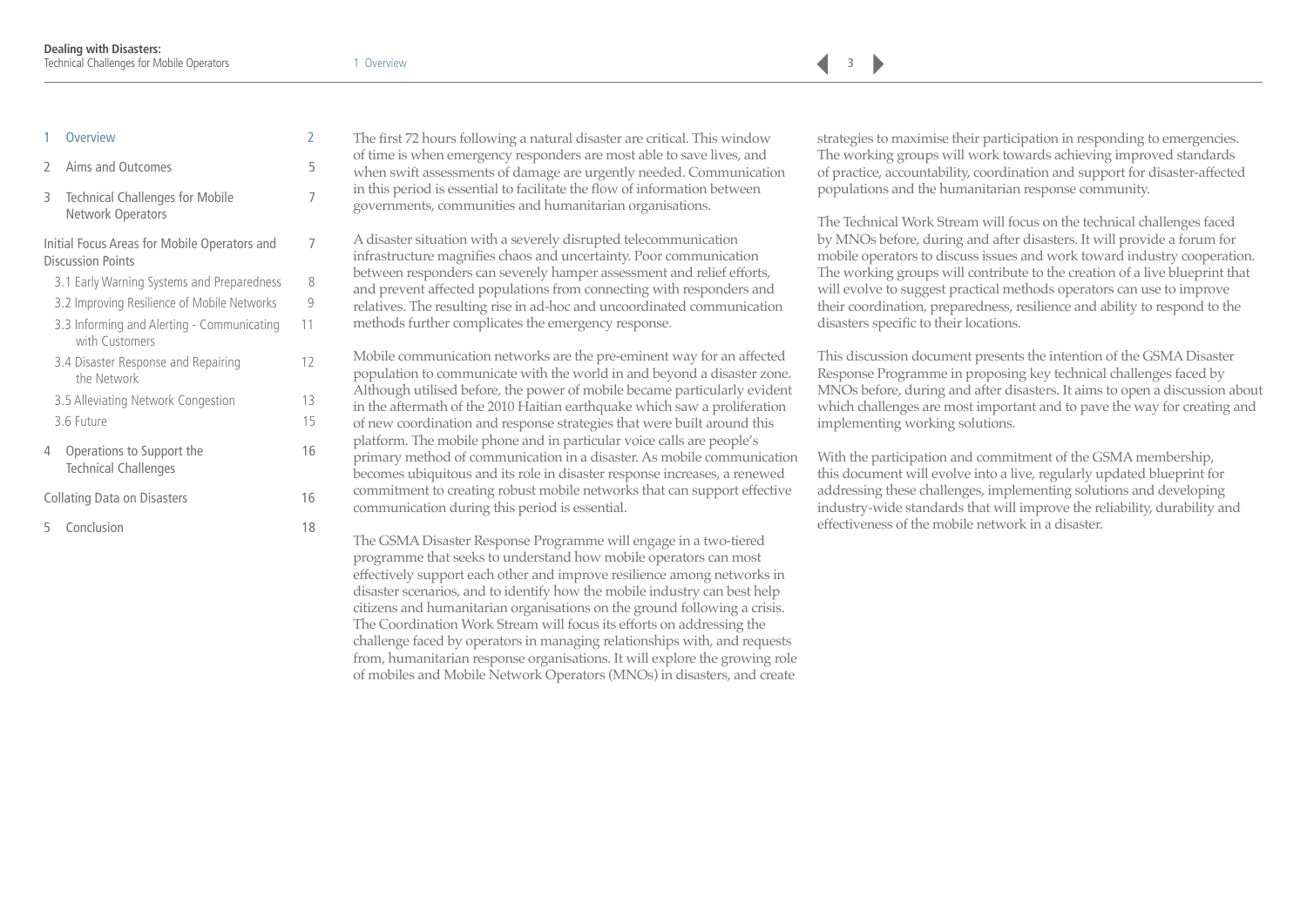| 1             | Overview                                                                 | 2  |
|---------------|--------------------------------------------------------------------------|----|
| $\mathcal{P}$ | Aims and Outcomes                                                        | 5  |
| 3             | <b>Technical Challenges for Mobile</b><br>Network Operators              | 7  |
|               | Initial Focus Areas for Mobile Operators and<br><b>Discussion Points</b> | 7  |
|               | 3.1 Early Warning Systems and Preparedness                               | 8  |
|               | 3.2 Improving Resilience of Mobile Networks                              | 9  |
|               | 3.3 Informing and Alerting - Communicating<br>with Customers             | 11 |
|               | 3.4 Disaster Response and Repairing<br>the Network                       | 12 |
|               | 3.5 Alleviating Network Congestion                                       | 13 |
|               | 3.6 Future                                                               | 15 |
| 4             | Operations to Support the<br><b>Technical Challenges</b>                 | 16 |
|               | Collating Data on Disasters                                              | 16 |

5 [Conclusion 18](#page-18-0)

Currently the document highlights six technical areas where MNOs can make a significant contribution to helping the affected governments, responders and the population:

**Early Warning Systems and Preparedness** – Mobile networks can play a key role in minimising loss of life, infrastructure damage and loss of revenue by ensuring that the population is prepared for disasters and where possible informed beforehand. (see 3.1)

**Improving the Resilience of the Mobile Network** – The mobile is the most widespread method of communication in the world. It is relied upon as critical infrastructure and needs to be as robust as possible. What can be done to improve this, what is cost effective and what are the best approaches? (see 3.2)

**Informing and Alerting During a Disaster** – Keeping the affected population informed and alerting them to developing situations and support mechanisms is key to an effective disaster response. What services can MNOs provide and can they be standardised? (see 3.3)

**Disaster Response** – Disasters will continue to happen, and when they do, what are the ways in which operators can improve their disaster response and network restoration? (see 3.4)

**Alleviating Network Congestion** – One of the major technical challenges that operators face during a disaster is the issue of network congestion. Can operators arrive at a common strategy to cope with the unprecedented demand and provide reliable network performance in a disaster? (see 3.5)

**Future Initiatives using Emerging Technologies** – As Mobile networks evolve and new technologies are implemented, what opportunities for improved performance in disasters do new mobile technologies offer? Can we get ahead and include functionality that will address continuing challenges in disaster response in new standards? (see 3.6)

As part of the GSMA Disaster Response Programme, this initiative collects data and statistics from MNOs that will identify trends, recurring areas of weakness, and opportunities for intervention before and during disasters. Collating this data will allow for the categorisation of disasters, the establishment of patterns and will inform future GSMA Disaster Response initiatives.

## Why Telecommunications Need to be Prioritised in a Disaster Scenario

During an earthquake in 2010, a local operator discovered that emergency organisations only considered basic relief services (i.e. medical attention, food, water, shelter, sanitation) in their emergency plans. Fuel was in short supply after the earthquake and available stock was distributed only to local emergency services. The local operator was therefore not able to replenish its emergency generator fuel and many sites stopped functioning. Because telecommunications were not considered an essential service and given priority, critical communications were disrupted and the coordination of relief efforts was severely hampered.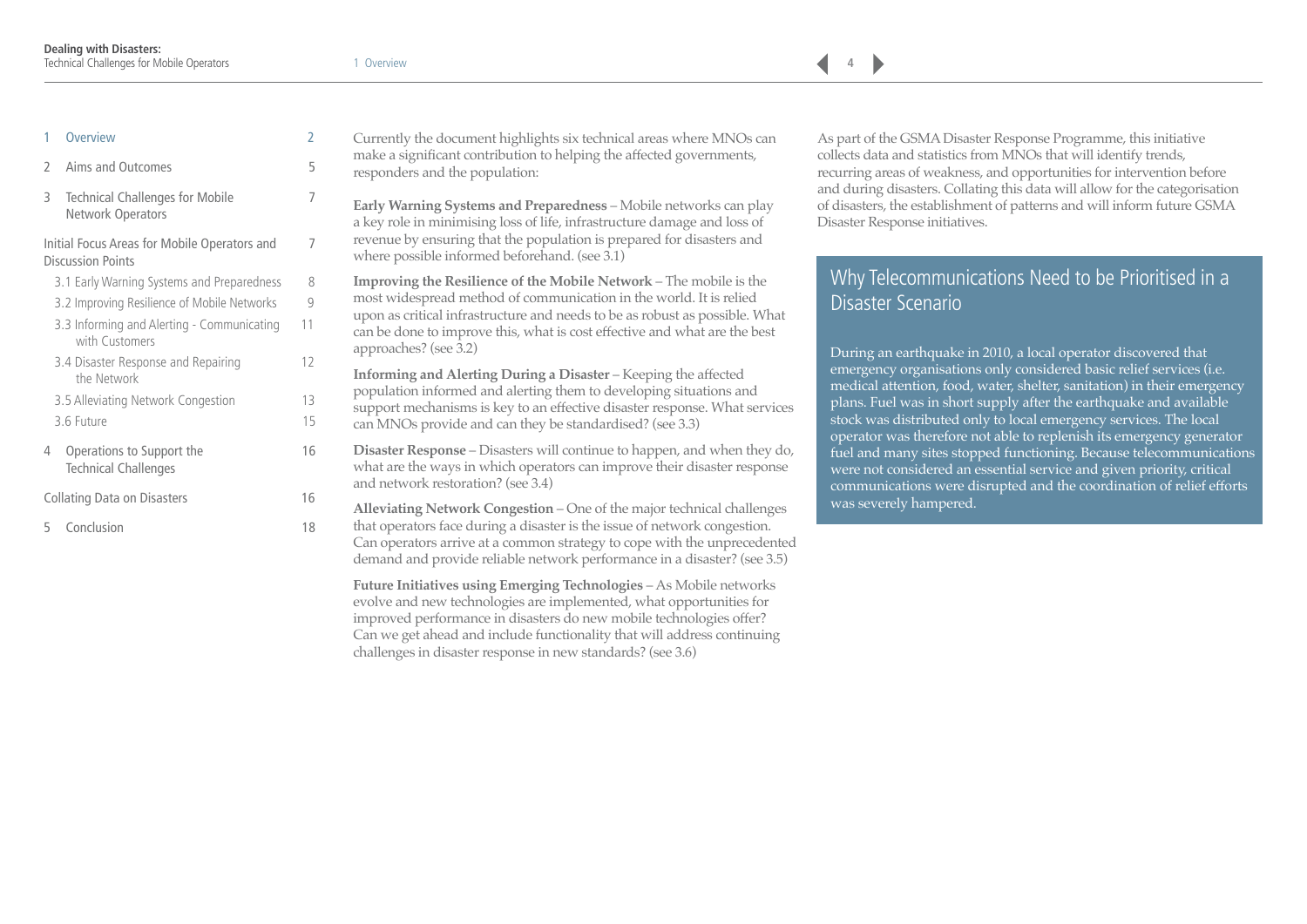<span id="page-5-0"></span>

| 1             | Overview                                                                 |    |
|---------------|--------------------------------------------------------------------------|----|
| $\mathcal{P}$ | <b>Aims and Outcomes</b>                                                 | 5  |
| 3             | <b>Technical Challenges for Mobile</b><br><b>Network Operators</b>       | 7  |
|               | Initial Focus Areas for Mobile Operators and<br><b>Discussion Points</b> | 7  |
|               | 3.1 Early Warning Systems and Preparedness                               | 8  |
|               | 3.2 Improving Resilience of Mobile Networks                              | q  |
|               | 3.3 Informing and Alerting - Communicating<br>with Customers             | 11 |
|               | 3.4 Disaster Response and Repairing<br>the Network                       | 12 |
|               | 3.5 Alleviating Network Congestion                                       | 13 |
|               | 3.6 Future                                                               | 15 |
| 4             | Operations to Support the<br><b>Technical Challenges</b>                 | 16 |
|               | <b>Collating Data on Disasters</b>                                       | 16 |

5 [Conclusion 18](#page-18-0)





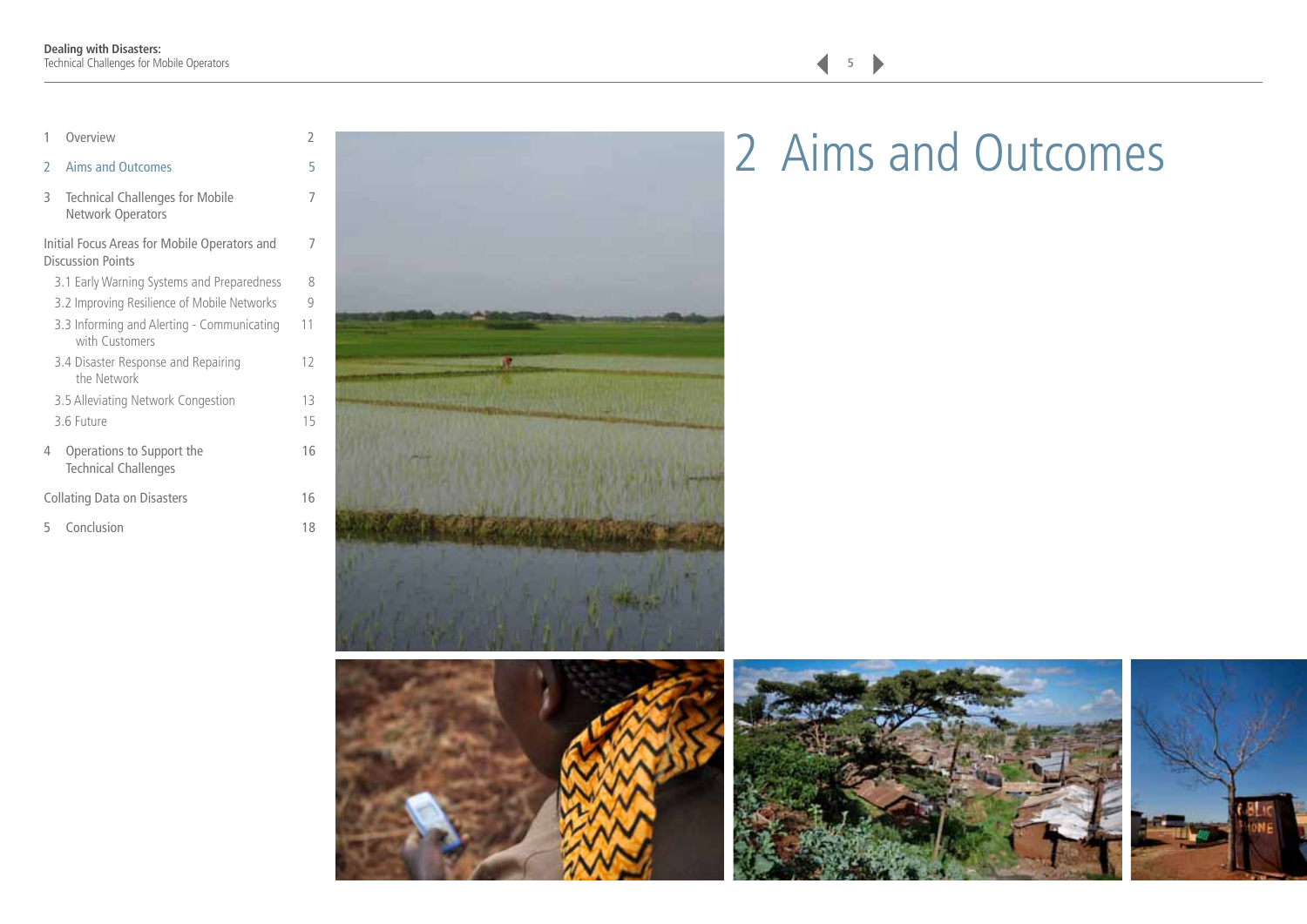$\blacktriangleright$ 

| 1             | Overview                                                                 | $\overline{2}$ | Aims of        |
|---------------|--------------------------------------------------------------------------|----------------|----------------|
| $\mathcal{P}$ | <b>Aims and Outcomes</b>                                                 | 5              | To est         |
| 3             | <b>Technical Challenges for Mobile</b><br><b>Network Operators</b>       | 7              | To de<br>and t |
|               | Initial Focus Areas for Mobile Operators and<br><b>Discussion Points</b> | 7              | To ad<br>netw  |
|               | 3.1 Early Warning Systems and Preparedness                               | 8              | To pr<br>disas |
|               | 3.2 Improving Resilience of Mobile Networks                              | 9              | share          |
|               | 3.3 Informing and Alerting - Communicating<br>with Customers             | 11             | To im<br>mobi  |
|               | 3.4 Disaster Response and Repairing<br>the Network                       | 12             | durin          |
|               | 3.5 Alleviating Network Congestion                                       | 13             | Outcom         |
|               | 3.6 Future                                                               | 15             | Impro          |
| 4             | Operations to Support the                                                | 16             | Impro          |
|               | <b>Technical Challenges</b>                                              |                | Redu           |
|               | Collating Data on Disasters                                              | 16             | in a d         |
|               |                                                                          |                | Redu           |
| 5             | Conclusion                                                               | 18             | Impro          |

- **Aims of the Disaster Response Technical Work Stream:**
- tablish best practices and industry-wide standards
- evelop and drive adoption of these standards, recommendations, to disseminate lessons learned
- ddress industry-wide and regionally-specific challenges in vork preparedness and restoration
- rovide a regularly updated resource for MNOs to inform their ster response planning and to provide a platform where they can experiences
- prove cooperation, coordination, and support among ile operators by creating frameworks for sharing information ng disasters

**Outcomes of the Disaster Response Technical Work Stream:**

- roved ability to provide essential services to customers
- roved ability to support the work of the humanitarian community
- aced infrastructural damage to physical network architecture lisaster
- a Reduced failure of mobile networks in a disaster
- roved business continuity and revenue protection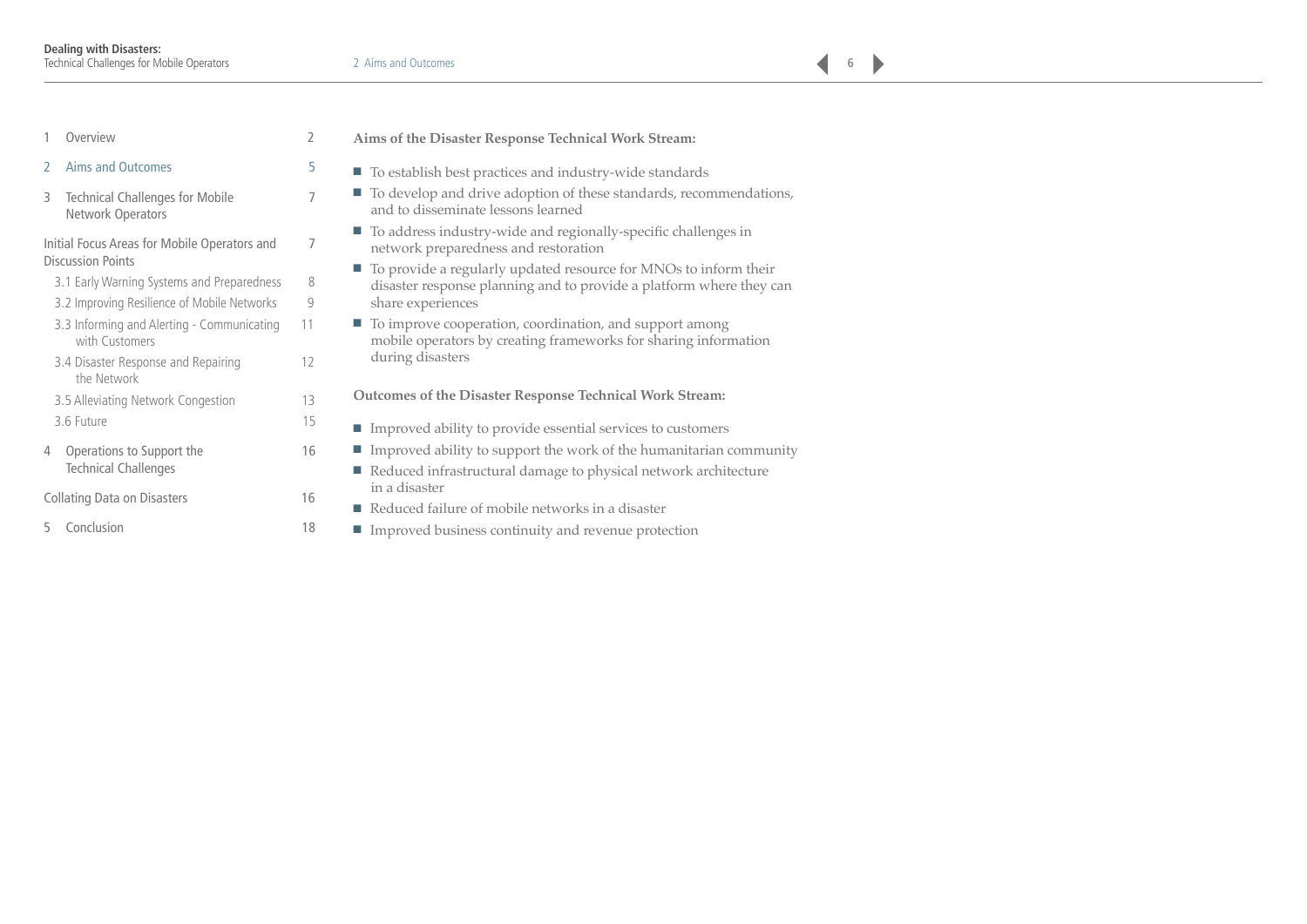2

<span id="page-7-0"></span>1 [Overview](#page-2-0)

| 2 | Aims and Outcomes                                                        | 5  |
|---|--------------------------------------------------------------------------|----|
| 3 | <b>Technical Challenges for Mobile</b><br><b>Network Operators</b>       | 7  |
|   | Initial Focus Areas for Mobile Operators and<br><b>Discussion Points</b> | 7  |
|   | 3.1 Early Warning Systems and Preparedness                               | 8  |
|   | 3.2 Improving Resilience of Mobile Networks                              | q  |
|   | 3.3 Informing and Alerting - Communicating<br>with Customers             | 11 |
|   | 3.4 Disaster Response and Repairing<br>the Network                       | 12 |
|   | 3.5 Alleviating Network Congestion                                       | 13 |
|   | 3.6 Future                                                               | 15 |
|   |                                                                          |    |

4 [Operations to Support the 16](#page-16-0) Technical Challenges

[Collating Data on Disasters 16](#page-16-0)

5 [Conclusion 18](#page-18-0)



# 3 Technical Challenges for Mobile Network **Operators**

Initial Focus Areas for Mobile Operators and Discussion Points





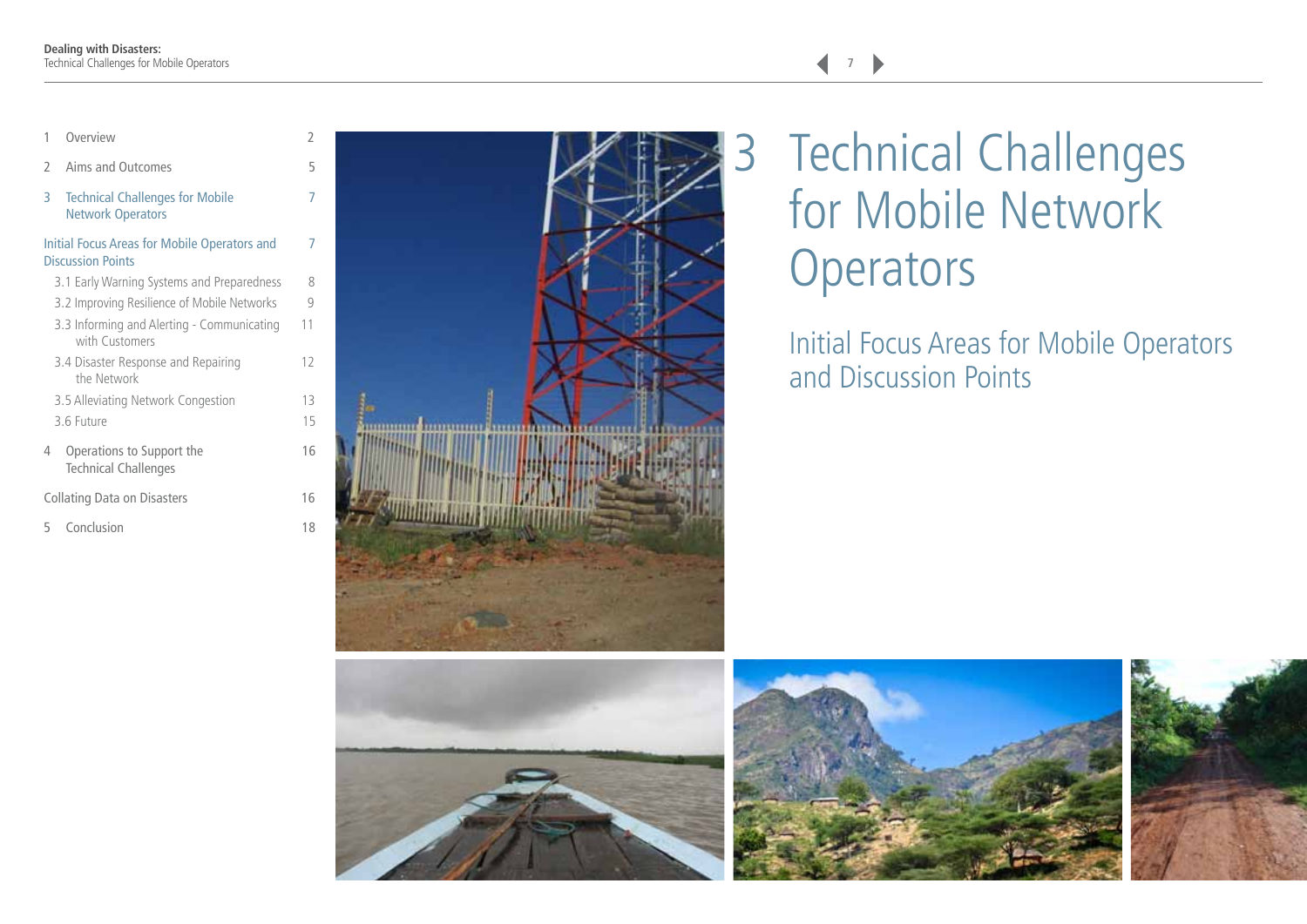$\blacktriangleright$ 

| 2 Aims and Outcomes               |  |
|-----------------------------------|--|
| 3 Technical Challenges for Mobile |  |

Network Operators

[Initial Focus Areas for Mobile Operators and 7](#page-7-0) Discussion Points

3.1 Early Warning Systems and Preparedness 8

<span id="page-8-0"></span>1 [Overview](#page-2-0) 2

| 3.2 Improving Resilience of Mobile Networks                  | g  |
|--------------------------------------------------------------|----|
| 3.3 Informing and Alerting - Communicating<br>with Customers | 11 |
| 3.4 Disaster Response and Repairing<br>the Network           | 12 |
| 3.5 Alleviating Network Congestion                           | 13 |
| 3.6 Future                                                   | 15 |
|                                                              |    |

- 4 [Operations to Support the 16](#page-16-0) Technical Challenges
- [Collating Data on Disasters 16](#page-16-0)
- 5 [Conclusion 18](#page-18-0)

When disaster strikes, MNOs face many challenges to ensure continued network operation and to support both the population and the government in the relief and rebuilding efforts. Many challenges centre on coordination between MNOs, government and humanitarian stakeholders. Additionally, MNOs face infrastructural and technical challenges in network resilience and restoration. This section presents an initial framework for addressing these technical challenges and provides a brief overview of proposed topics undertaken by the Technical Work Stream in the GSMA Disaster Response Programme.

Working group participants will determine the focus areas for the Technical Work Stream. The group will also establish priorities so as to have the greatest impact in addressing the most significant challenges faced by MNOs before, during and after disasters.

The initial focus areas suggested are the following:

- **Early Warning Systems and Preparedness**
- **Improving the Resilience of the Mobile Network** What can be done, what is cost effective and what are the best approaches?
- **Informing and Alerting During a Disaster** What services can MNOs provide and can they be standardised?
- **Disaster Response** What are the ways in which operators can improve their disaster response and network restoration?
- **Alleviating Network Congestion** Can operators arrive at a common strategy to cope with unprecedented demand and provide reliable network performance in a disaster?
- **Future Initiatives using Emerging Technologies** What opportunities for improved performance in disasters do new mobile technologies offer?

#### **3.1 Early Warning Systems and Preparedness**

Early warning and preparedness measures are generally cost beneficial. The World Bank and the US Geological survey estimated that a US\$40 billion investment in disaster preparedness would have saved \$280 billion in damages during the 1990s.<sup>:</sup> A recent World Bank report found that spending on Early Warning Systems weather forecasting and sharing data have high returns.<sup>ii</sup> Therefore investment in early warning systems can significantly reduce the impact of a disaster on a nation's economy. The scale and reach of mobile networks make them ideal for use in early warning systems. Cell sites can be used for siting equipment and the networks can be used for distributing warnings to both responders and the general population.

One MNO in the Philippines has launched an initiative that demonstrates how mobile operators can coordinate with other agencies to benefit the wider population and reduce costs. In 2010, the weather bureau of the Philippines, PAGASA, signed a deal with operator SMART to locate 60 rain gauges at cell sites. Cooperation between the government and the mobile operator is expected to help the weather bureau issue more accurate and effective flood forecasts and warnings. The co-location at cell sites will also help to ensure uninterrupted power supply for the instruments, increase their security and reliability, and reduce installation costs.iii The first of its kind in Asia, innovative partnerships such as these may serve as a model for other cooperation and coordination efforts.

- Department for International Development (DFID). (2005). Natural Disaster and [Disaster Risk Reduction Measures. From: http://www.dfid.gov.uk/pubs/files/](http://www.dfid.gov.uk/pubs/files/disaster-risk-reduction-study.pdf)  disaster-risk-reduction-study.pdf
- ii World Bank. (2010). Natural Hazards, UnNatural Disasters: The Economics of Effective Prevention. p118.
- iii SMART. (5 Oct 2010). PAGASA taps Smart for co-location of weather instruments [Press Release].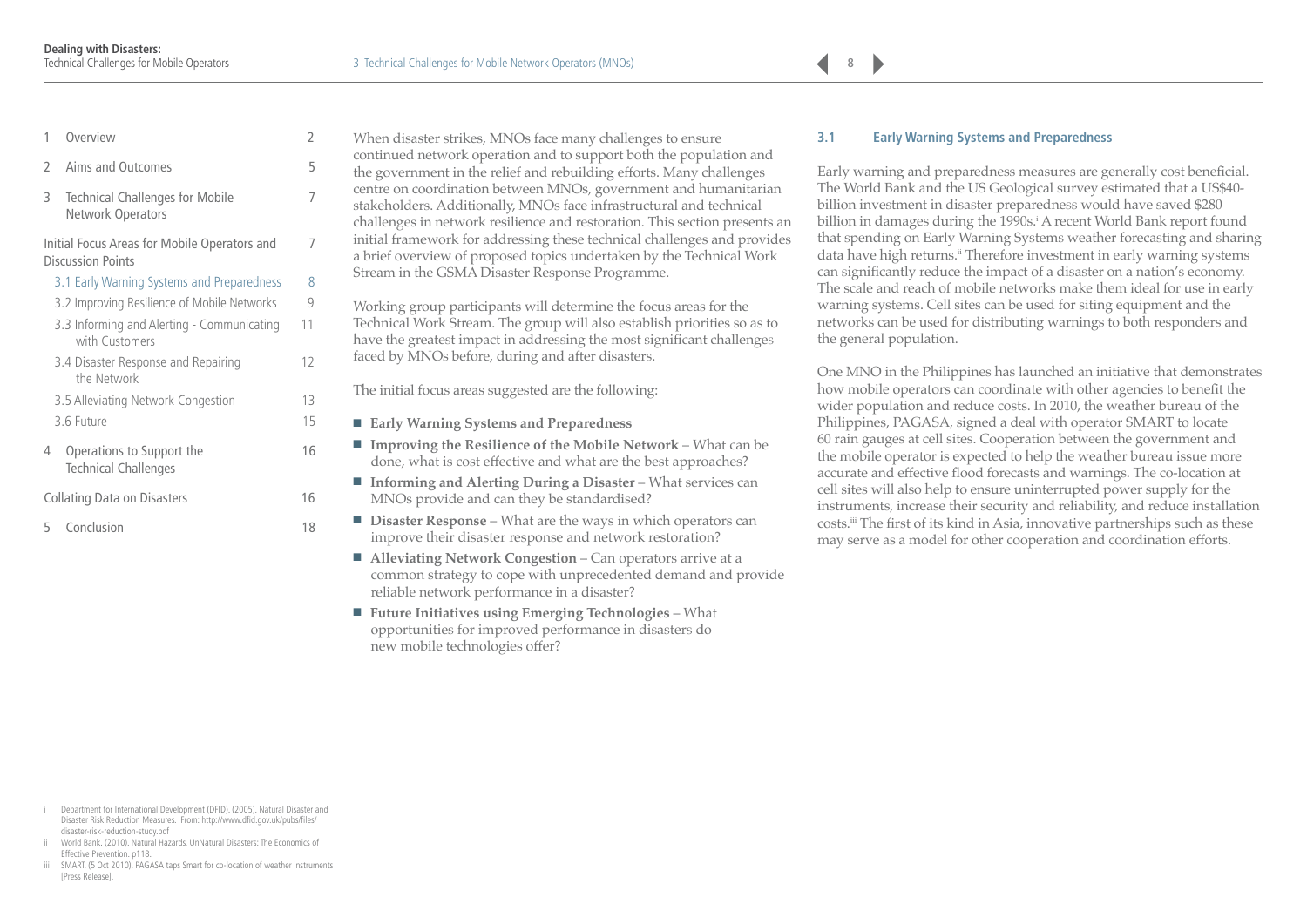<span id="page-9-0"></span>

| 1                           | Overview                                                                 | 2  |
|-----------------------------|--------------------------------------------------------------------------|----|
| 2                           | Aims and Outcomes                                                        | 5  |
| 3                           | <b>Technical Challenges for Mobile</b><br>Network Operators              | 7  |
|                             | Initial Focus Areas for Mobile Operators and<br><b>Discussion Points</b> | 7  |
|                             | 3.1 Early Warning Systems and Preparedness                               | 8  |
|                             | 3.2 Improving Resilience of Mobile Networks                              | 9  |
|                             | 3.3 Informing and Alerting - Communicating<br>with Customers             | 11 |
|                             | 3.4 Disaster Response and Repairing<br>the Network                       | 12 |
|                             | 3.5 Alleviating Network Congestion                                       | 13 |
|                             | 3.6 Future                                                               | 15 |
| 4                           | Operations to Support the<br><b>Technical Challenges</b>                 | 16 |
| Collating Data on Disasters |                                                                          |    |

5 [Conclusion 18](#page-18-0)

# CASE STUDY: DEWN GSM-based Early Warning System for Disasters

Following the devastating 2004 Indian Ocean Tsunami, the Sri Lankan Disaster Management Centre (DMC), together with Dialog telekom PLC and other partners, began work on a mass early warning system. The system uses the GSM network to send alerts via SMS and cell broadcasting to specially developed alarm devices and mobile phones. The alarm device contains a siren, flashing lamps and an LCD display and is intended for public buildings and spaces. In addition, they made available a Java app that can turn a smart phone into an alarm device and supply information and warnings in the three local languages. DEWN access is controlled by the DMC and in a disaster scenario, DEWN first alerts the emergency personnel on their individual phones and then sends a public alert to all alarm devices. This system was launched in January 2009; now, should another devastating event occur in Sri Lanka, the country has a robust and reliable way to save lives by providing timely warnings to the at-risk population.<sup>iv</sup>

This focus area provides a forum for sharing operator experience of early warning and information distribution systems. It will also collate new initiatives, technology advances and lessons learned in order to understand what works and how the use of mobile networks can improve disaster preparedness for emergency responders as well as the at-risk and affected population. This initiative is also investigating the possibility for developing worldwide technical standards and cooperation between operators in preparedness and contingency plans.

#### Discussion Points:

- Sharing operator experiences of early warning systems
- The role of MNOs in hazard detection systems (earthquake, flood, etc.)
- Remote sensors for monitoring cell generator fuel levels
- Innovative mobile detection systems for natural disasters
- The shared use of infrastructure for early warning systems possibilities and potential pitfalls
- Joint preparedness and contingency plans for disaster response efforts – possible and/or desirable?

## **3.2 Improving Resilience of Mobile Networks**

What can be done, what is cost effective and what are the best approaches?

As has been proved in many recent disasters, the cell-based design of mobile networks automatically imparts the network with a degree of resilience. Multiple switching centres, backup circuits and business continuity measures already employed by operators have further increased this resilience. However, if mobile networks are to be relied upon as a critical communication infrastructure that can be used by both customers and first responders, their resilience to disasters must be maximised.

Although other network elements should not be ignored, the Base Transceiver Station (BTS) or Node B in 3G networks is often the most vulnerable part of the mobile infrastructure in a disaster scenario. To maintain a functional network the BTS(Node B) needs to be adequately protected against multiple hazards and must have sufficient power to run autonomously for a prescribed period. Therefore, any effort to maximise resilience should focus mainly on the BTS(Node B).

An example from Japan: in response to recent disaster-influenced network resilience planning, NTT DOCOMO plans to construct approximately 100 highly resilient 'Large Zone' base stations that will be separate from ordinary stations and will be built to superior resiliency and redundancy standards. NTT DOCOMO anticipates that these stations will cover approximately 35% of the population in the most densely inhabited areas of Japan.<sup>v</sup>

This focus area shares best practices and challenges related to technical designs for network resilience and also provides guidelines for understanding and mitigating the effects of a natural disaster on mobile infrastructure. Through enhanced planning and the identification of targeted investments in network resiliency, MNOs can use these methods to ensure that their networks are both less affected by disaster and better able to cope with the impact and aftermath.

This focus area is divided into the following three sub areas: Power, Resiliency in Network Design and Infrastructure, and Backhaul Resiliency.

- iv Dialog. (n.d.). Disaster and Emergency Warning Network (DEWN). [From http://www.dialog.lk/about/responsibility/outreach-cr/dewn/](http://www.dialog.lk/about/responsibility/outreach-cr/dewn/)
- v NTT DOCOMO. (28 April 2011). New Disaster Preparedness Measures. [From: http://www.ntt.co.jp/ir/tohoku\\_e/pdf/20110428\\_docomo\\_2.pdf](http://www.ntt.co.jp/ir/tohoku_e/pdf/20110428_docomo_2.pdf)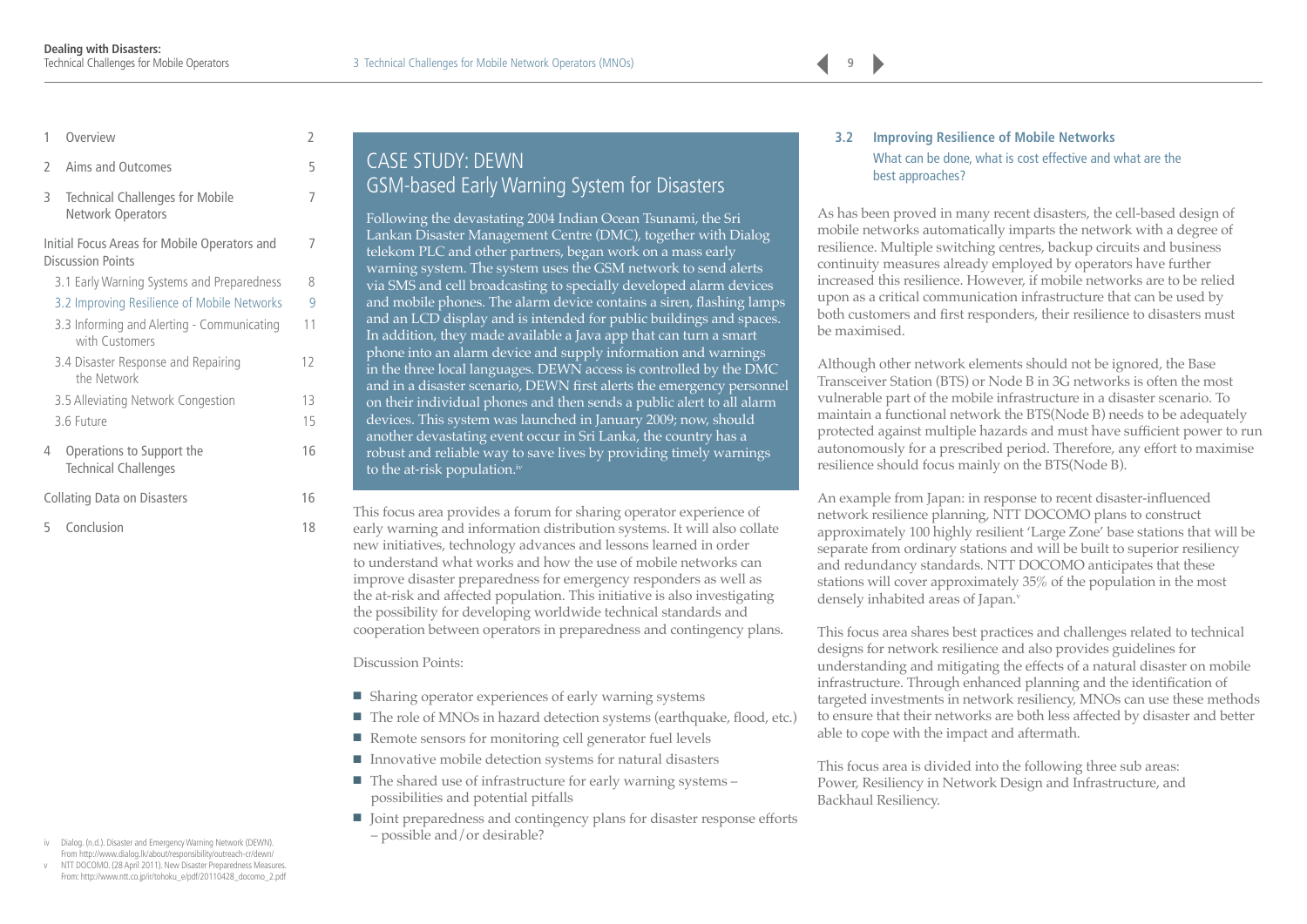<span id="page-10-0"></span>

| 1              | Overview                                                                 | 2  |
|----------------|--------------------------------------------------------------------------|----|
| $\mathfrak{I}$ | Aims and Outcomes                                                        | 5  |
| 3              | <b>Technical Challenges for Mobile</b><br>Network Operators              | 7  |
|                | Initial Focus Areas for Mobile Operators and<br><b>Discussion Points</b> | 7  |
|                | 3.1 Early Warning Systems and Preparedness                               | 8  |
|                | 3.2 Improving Resilience of Mobile Networks                              | 9  |
|                | 3.3 Informing and Alerting - Communicating<br>with Customers             | 11 |
|                | 3.4 Disaster Response and Repairing<br>the Network                       | 12 |
|                | 3.5 Alleviating Network Congestion                                       | 13 |
|                | 3.6 Future                                                               | 15 |
| 4              | Operations to Support the<br><b>Technical Challenges</b>                 | 16 |
|                | Collating Data on Disasters                                              | 16 |

5 [Conclusion 18](#page-18-0)

#### **3.2.1 Power**

In all disasters, one of the major problems affecting network reliability is a lack of available power. This applies to all aspects of the network, but the situation is most acute at the BTS(or 3G Node B). Although the BTS may survive physically, the disruption of power mains can eventually cause the BTS to fail. Therefore, improving the resilience of power systems will have the greatest effect on the resilience of the network.

Typical challenges include insufficient backup battery systems, inadequate fuel to power backup generators for the duration of a power outage, obtaining and transporting fuel to base stations and the disruption of fuel supplies. Getting additional fuel to base stations after a disaster can be difficult due to fuel availability and damaged infrastructure such as roads and bridges, as well as the condition and/or availability of transport vehicles.

The GSMA advocates that mobile networks be viewed as a critical component of basic emergency infrastructure and will work with MNOs to improve fuel provisioning and logistics in disasters.

This focus sub area will help operators create and share best practices for the design of power systems to address specific disaster vulnerabilities and network requirements.

## Power: The Most Important Component of Disaster Network Resilience

- **E** After a 2010 Earthquake, a local operator reported that only  $16\%$ of base stations in the affected region were rendered inoperable by the earthquake. Just 28 hours later, however, a staggering 86% of base stations became inoperable. The cause? Power failure.
- $\blacksquare$  In the wake of the Japan tsunami in March 2011, approximately 8,000 mobile base stations were immediately disabled. Within 24 hours, that figure almost doubled when backup power systems became exhausted and the number of inoperable base stations rose to 15,000. These power outages were responsible for 85% of mobile communication breakdown during that time.<sup>vi</sup>

Discussion Points:

- Replacement of "rule of thumb" calculations for autonomy with disaster aware methodology
- Emergency power sources combining sources for increased autonomy, resilience and cost effectiveness
- Minimum battery provision for BTSs developing standards for battery capacity and generator fuel capacity to enhance autonomous operation
- Sharing best practices in resilience for off-grid and on-grid power and scaling backup power solutions
- Alternative power sources increasing resilience (and cost effectiveness) through the use of solar, wind and natural gas systems
- $\blacksquare$  Generator fuel ensuring adequate supply and the cooperation of operators in locating and distributing emergency fuel

# Alternative Power Sources: GSMA Green Power for Mobile

The GSMA Green Power for Mobile Programme provides a toolkit for determining suitability of base station sites for green power. For more information, please see: http://www.gsma.com/ developmentfund/green-power-for-mobiles-interactivereplication-guide/

#### **3.2.2 Resiliency in Network Design and Infrastructure**

The BTS and core network infrastructure should be designed to withstand environmental hazards that are relevant to particular geographic and geological vulnerabilities. The immense structural damage caused by the Haiti earthquake, for example, demonstrates the importance of adhering to building codes. During the earthquake, Digicel did not lose any towers that had been built to proper specifications; the sites that suffered the most damage were roof-top sites on buildings that were damaged or collapsed. This sub area examines how network resiliency can be improved through infrastructure and network design and whether disaster design standards are required.

vi Hideo Tomioka, Ministry of Internal Affairs and Communications, Japan. (16 Mar 2012). Maintaining Communications Capabilities during Major Natural Disasters and other Emergency Situations. From: http://www.soumu.go.jp/main\_sosiki/ [joho\\_tsusin/eng/presentation/pdf/Telecommunications\\_Policy\\_Division\\_MIC.pdf](http://www.soumu.go.jp/main_sosiki/joho_tsusin/eng/presentation/pdf/Telecommunications_Policy_Division_MIC.pdf)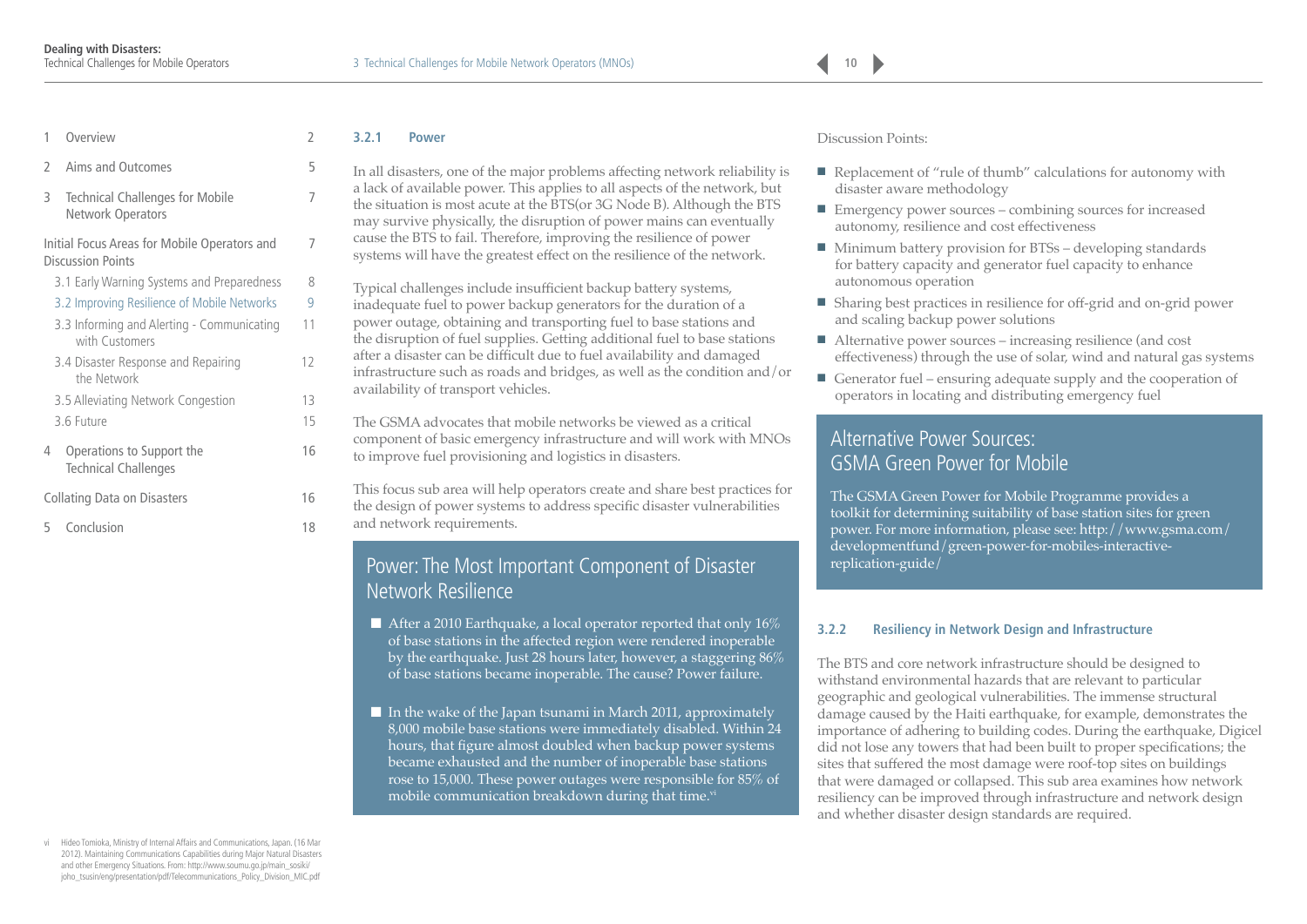<span id="page-11-0"></span>

| Overview |  |  |
|----------|--|--|
|----------|--|--|

# 2 [Aims and Outcomes 5](#page-5-0)

3 [Technical Challenges for Mobile 7](#page-7-0)  Network Operators

#### [Initial Focus Areas for Mobile Operators and 7](#page-7-0) Discussion Points

- [3.1 Early Warning Systems and Preparedness 8](#page-8-0) 3.2 Improving Resilience of Mobile Networks 9 3.3 Informing and Alerting - Communicating 11 with Customers [3.4 Disaster Response and Repairing 12](#page-12-0) the Network [3.5 Alleviating Network Congestion 13](#page-13-0) [3.6 Future 15](#page-15-0) 4 [Operations to Support the 16](#page-16-0)
- Technical Challenges
- [Collating Data on Disasters 16](#page-16-0)
- 5 [Conclusion 18](#page-18-0)

#### Discussion Points:

- Promotion of adherence to building standards to improve resilience against disasters for structures and antennas
- Sharing best practices in robust antenna and tower design
- Innovative network design to secure communications in the event of a disaster

#### **3.2.3 Backhaul Resiliency**

It is common business continuity practice to reduce single points of failure in the network. A single backhaul connection from edge elements of the network represents a single point of failure. This backup is especially crucial during a disaster, when the likelihood of losing a connection is high; providing multiple network backhauls will increase a network's resilience. This sub area shares field experiences and aims to build resiliency standards for connecting the network. What are the most cost-effective, resilient connection solutions?

Discussion Points:

- Which backup circuits are best suited to particular disaster vulnerabilities?
- Resilient connectivity standards
- Availability of satellite backhaul at strategic network points
- Efficient resilient network topologies

#### **3.3 Informing and Alerting - Communicating with Customers** What services can MNOs provide and can they be standardised?

As the mobile network penetration increases, its impact in terms of disseminating information to disaster-affected populations also increases, with more customers dependent on being connected via mobile technology. Through sharing examples of tried-and-tested initiatives for information dissemination, MNOs can provide more timely information services to assist both national disaster management agencies and the affected population.

In the past few years, significant innovations in disaster communications have been accelerated by the widespread use of social media and the involvement of Volunteer and Technical Communities (VTCs). As mobile penetration increases globally, and these VTC communities become further integrated and influential, operators will have new challenges and responsibilities in supporting solutions developed by these new humanitarian players. Understanding how these communities engage with mobile operators will be addressed by the coordination workstream.

Mobiles have typically played a supplementary or complementary role to other modes of communication, such as radio and television. The latter methods are ideally positioned for scenarios where there is an urgent need to broadcast authoritative information and reach as many at-risk people as possible. Mobile networks provide a distinct and unique ability to provide decentralised 2-way information and also to target information where it is most needed. The opportunities and challenges of harnessing the potential role for operators in facilitating communication for disaster-affected populations will be a core focus of the coordination workstream.

This focus area aims to discuss MNO experiences of methods and technologies for informing the population – which services and solutions work and which do not from a technical perspective. In addition, it will address technical issues in messaging systems, evaluate and suggest new mobile-based services that can assist the emergency response, and establish technical best practices in communicating with customers and the affected population.

#### Discussion Points:

- Implementation of standard numbering solutions i.e. fixed short codes – examination of existing schemes and potential alternatives
- The use of operator provided IVR systems to provide information to affected populations
- 2-way communication and alerting what technical solutions work and how can they be implemented?
- $\blacksquare$  Cell Broadcast how should this be used and are standards needed?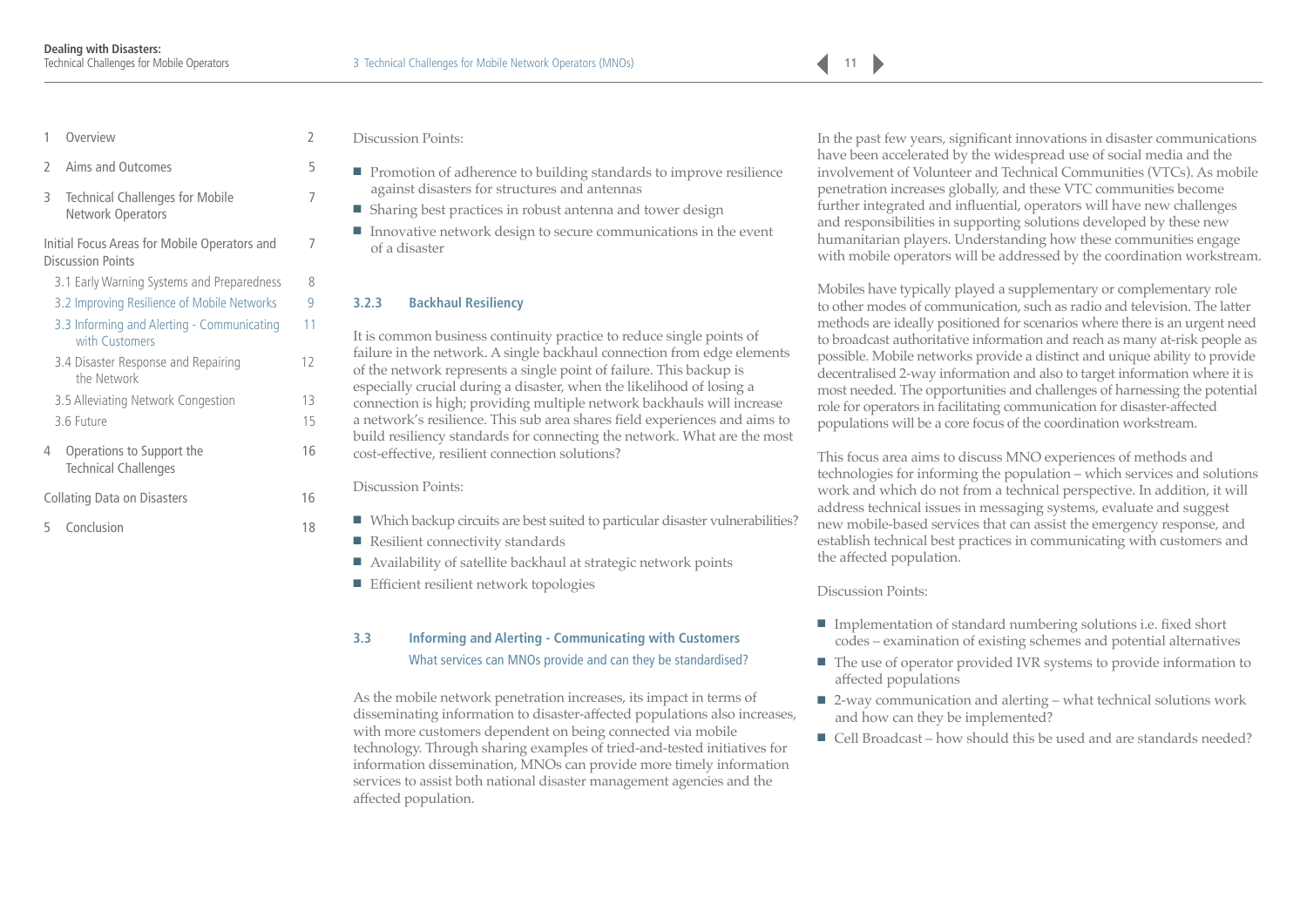<span id="page-12-0"></span>

| 1             | Overview                                                                 | 2  |
|---------------|--------------------------------------------------------------------------|----|
| $\mathcal{I}$ | Aims and Outcomes                                                        | 5  |
| 3             | <b>Technical Challenges for Mobile</b><br>Network Operators              | 7  |
|               | Initial Focus Areas for Mobile Operators and<br><b>Discussion Points</b> | 7  |
|               | 3.1 Early Warning Systems and Preparedness                               | 8  |
|               | 3.2 Improving Resilience of Mobile Networks                              | 9  |
|               | 3.3 Informing and Alerting - Communicating<br>with Customers             | 11 |
|               | 3.4 Disaster Response and Repairing<br>the Network                       | 12 |
|               | 3.5 Alleviating Network Congestion                                       | 13 |
|               | 3.6 Future                                                               | 15 |
| 4             | Operations to Support the<br><b>Technical Challenges</b>                 | 16 |
|               | <b>Collating Data on Disasters</b>                                       | 16 |
| 5             | Conclusion                                                               | 18 |

#### **3.4 Disaster Response and Repairing the Network** What are the ways in which operators can improve their disaster response and network restoration?

In the immediate aftermath of a large-scale disaster many parts of operators' mobile networks may be affected, while operators' resources for repairing the network are also severely challenged. A similar situation will be occurring in parallel with many other operators who will all be focussed on restoring their network capacity as quickly as possible. How can the mobile network industry ensure that they are both prepared to respond to the disaster and maximise their use of resources?

This focus area provides a platform for discussion of technical issues and challenges faced by operators in responding to a disaster and repairing their networks. These discussions will lead to the development of technical standards and practical guidelines to enable a swift, coordinated operator response immediately following a disaster, thereby ensuring that effective communications are restored as quickly and efficiently as possible.

This subject is divided into the following three sub areas: Quick and Coordinated Technical Assessments, Fast Restoration of Communication and Logistics.

#### **3.4.1 Quick and Coordinated Technical Assessments**

After a disaster it is important to quickly assess the common operational situation. This sub area looks at establishing a pre-positioned and agreed framework outlining how operators can coordinate to share information with each other and with the humanitarian community.

#### Discussion Points:

- Establishment of common priorities for communication restoration after a disaster
- Definition of a framework for information sharing between operators during a disaster
- Developing a framework for determining what technical information is shared between MNOs and the wider disaster response eco-system.

#### **3.4.2 Fast Restoration of Communication**

Priority must be given to the rapid restoration of communications following the onset of a disaster. An improvement in communication and cooperation between MNOs will ensure more efficient usage of resources and common prioritisation in network restoration. This can lead to a faster restoration of services and a more predictable communication platform for both the responders and the affected population. This sub area enables operators to share past experiences and develop practical guidelines and procedures that can be put in place before disaster strikes.

#### Discussion Points:

- Development of frameworks for operators to categorise the scale of a disaster and determine a proportionate response
- Determining feasibility for establishing joint priorities for restoration of networks
- Immediate restoration the possible directory and provision of shared emergency satellite phones for essential sites, supply of satellite terminals
- Potential for network and resource sharing in critical situations
- Possibilities for sharing specialised human resources, such as engineers, and developing common operator emergency training and protocols
- Understanding the application of lightweight portable instant cell networks and cell restoration, and establishing a register of available units whilst ensuring interoperability
- Establishing a directory of Cell on Wheels (COWS) and similar technology, and possibilities for sharing in an emergency
- Addressing agreements around availability of satellite back haul for cell restoration and formation of partnerships with the VSAT (and other satellite) stakeholders where appropriate
- Establishment of restoration standards that enhance predictability and are better able to inform responders about network availability, restoration and prioritisation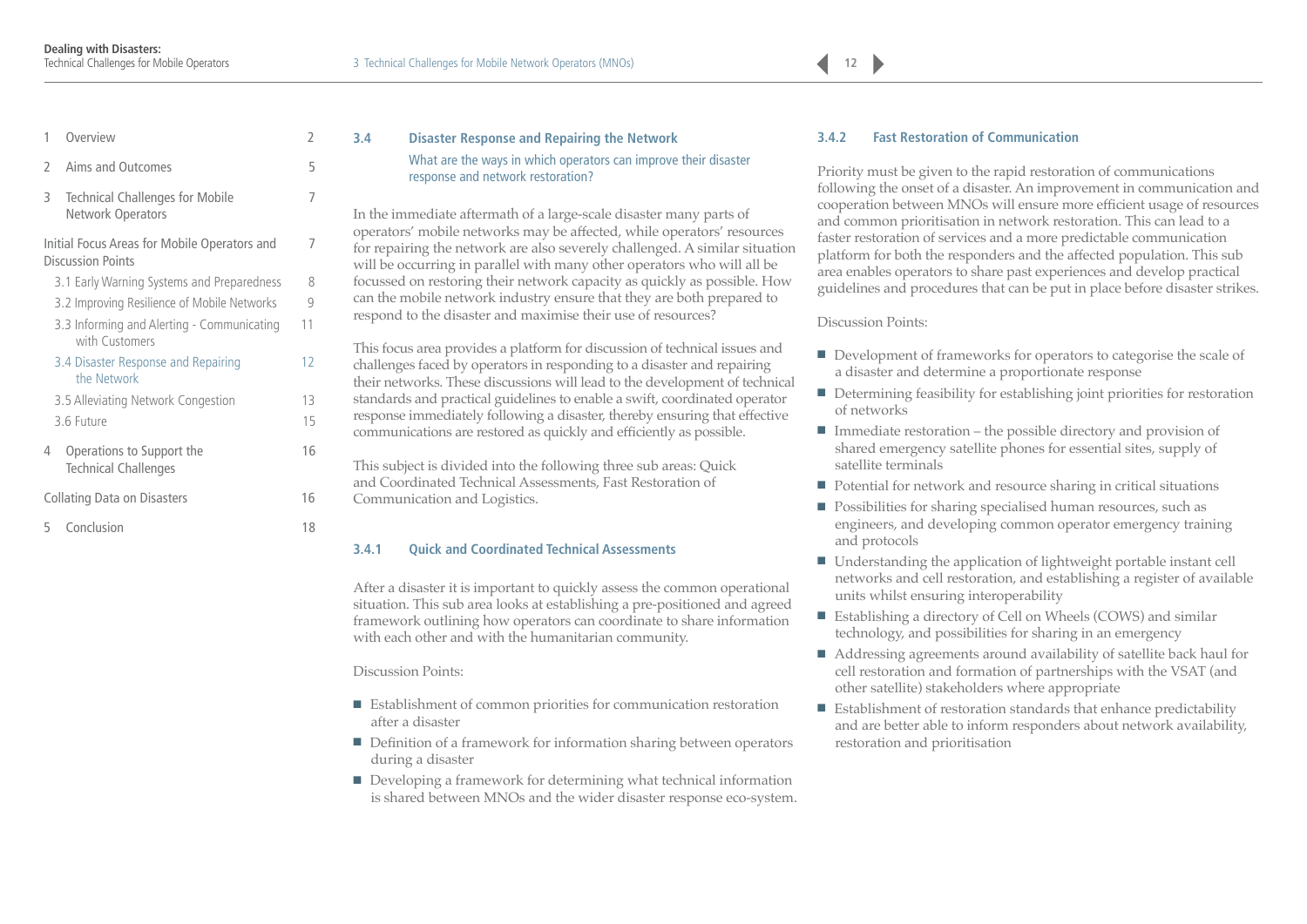| $\mathfrak{I}$ | Aims and Outcomes                                                        | 5  |
|----------------|--------------------------------------------------------------------------|----|
| 3              | <b>Technical Challenges for Mobile</b><br><b>Network Operators</b>       | 7  |
|                | Initial Focus Areas for Mobile Operators and<br><b>Discussion Points</b> | 7  |
|                | 3.1 Early Warning Systems and Preparedness                               | 8  |
|                | 3.2 Improving Resilience of Mobile Networks                              | q  |
|                | 3.3 Informing and Alerting - Communicating<br>with Customers             | 11 |
|                | 3.4 Disaster Response and Repairing<br>the Network                       | 12 |
|                | 3.5 Alleviating Network Congestion                                       | 13 |
|                | 3.6 Future                                                               | 15 |
| 4              | Operations to Support the<br><b>Technical Challenges</b>                 | 16 |
|                | Collating Data on Disasters                                              | 16 |

<span id="page-13-0"></span>1 [Overview](#page-2-0) 2

5 [Conclusion 18](#page-18-0)

#### **3.4.3 Logistics**

Following a disaster, the disruption of the transport infrastructure and competing priorities create logistical problems that can cause delays and challenges in network repair and restoration. It is critical that MNOs prepare themselves for these challenges and develop appropriate contingency plans. This sub area addresses common logistical issues about cooperation and coordination between operators and authorities.

Discussion Points:

- Improving coordination with governments to prioritise fuel deliveries
- Logistical assistance is official support (e.g. government/military) required?
	- Construction of MNO fuel storage sites and site directory
- Delivery of critical spare parts for mobile network infrastructure
- Addressing the barriers and regulations around importation of emergency telecommunication equipment
- Feasibility of creating shared backup repositories of major equipment
- Prepositioning shared emergency equipment (VSATS, sat phones, etc.)

#### **3.5 Alleviating Network Congestion**

Can operators arrive at a common strategy to cope with unprecedented demand and provide reliable network performance in a disaster?

In recent disasters, one of the primary problems that hamper the correct functioning of the network is the surge in traffic and congestion. Immediately following a disaster, affected people, responders and governments all turn to the mobile network for support. Voice and data traffic can surge to levels that flood the network and degrade its performance for a significant period. This phenomenon can disable an otherwise functional network. It's important to be aware that this congestion almost always occurs and is present even when no infrastructure has been damaged by the disaster. Take for example the case of an earthquake measuring 5.8 on the Richter scale which struck the U.S. state of Virginia on 23 August 2011; despite very minor infrastructure damage, this small earthquake had a large effect on the mobile networks.

All operators reported higher call volumes and network congestion in affected areas – so much so that residents and first responders were unable to place calls on mobile networks during the critical first hour after the quake.

The level of congestion is different for each disaster and can vary from 2-to-3 times the normal call volume to 50 or 60 times (as was the case after the Japan Tsunami in 2011). Smaller congestion peaks can be managed by MNOs through the use of different network management techniques such as call gapping, employing half rate on the network, and by using directed retry. Still, managing an exceptionally huge demand will be problematic. To design networks that can cope with this exceptional peak demand would prove highly expensive and impractical; operators must therefore use innovative methods to keep vital channels of communication open.

This focus area discusses different approaches to dealing with disasterinduced network congestion – which solutions work and which do not. It aims to collate solutions, standards and best practices that can enable MNOs to cope with soaring network demand following a disaster and/ or to set expected standards/recommendations of service restriction to ensure a predictable response.

# Overload: Network Saturation in Disasters

■ After a 2010 earthquake, network traffic rose to over 10 times the average New Year holiday usage. Although only a small percentage of base stations became inoperable due to the earthquake, the additional user demand saturated the phone network within the first 24 hours.

 $\blacksquare$  In the aftermath of the Japan tsunami in 2011, call levels reached up to 60 times normal traffic volume resulting in operators having to impose restrictions on up to 95% of voice calls.<sup>vii</sup>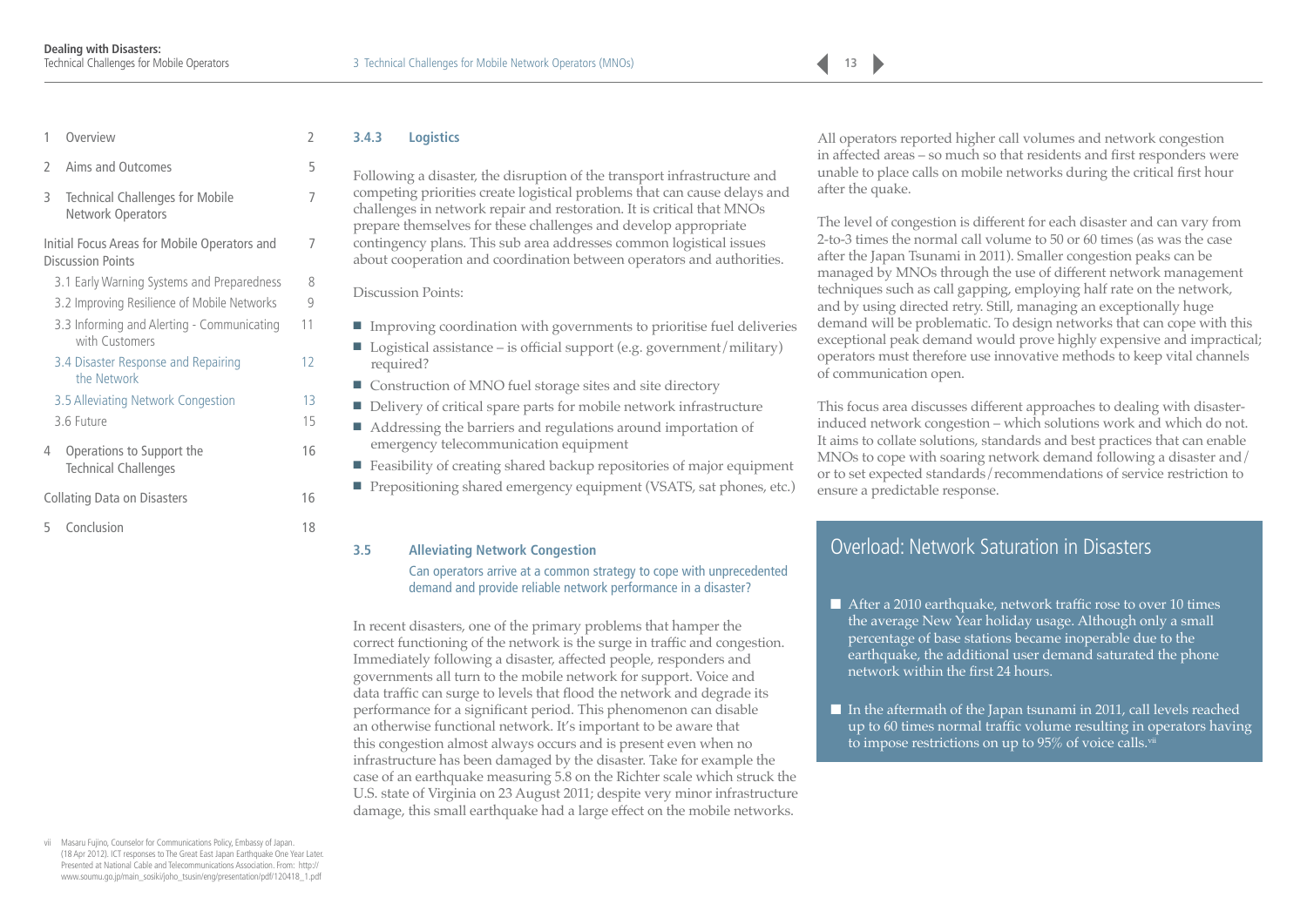$\blacktriangleright$ 

<span id="page-14-0"></span>

| 1  | Overview                                                                 | 2  |
|----|--------------------------------------------------------------------------|----|
| I. | Aims and Outcomes                                                        | 5  |
| 3  | <b>Technical Challenges for Mobile</b><br>Network Operators              | 7  |
|    | Initial Focus Areas for Mobile Operators and<br><b>Discussion Points</b> | 7  |
|    | 3.1 Early Warning Systems and Preparedness                               | 8  |
|    | 3.2 Improving Resilience of Mobile Networks                              | 9  |
|    | 3.3 Informing and Alerting - Communicating<br>with Customers             | 11 |
|    | 3.4 Disaster Response and Repairing<br>the Network                       | 12 |
|    | 3.5 Alleviating Network Congestion                                       | 13 |
|    | 3.6 Future                                                               | 15 |
| 4  | Operations to Support the<br>Technical Challenges                        | 16 |
|    | Collating Data on Disasters                                              | 16 |

5 [Conclusion 18](#page-18-0)

This subject is divided into the following five sub areas: Designing Networks to Cope with Congestion, Prioritising Users, Prioritising Existing Services on the Network, Providing Services for Overloaded Networks, and Educating Customers to Ease Congestion.

#### **3.5.1 Designing Networks to Cope with Congestion**

This sub area examines how networks can be designed to be more tolerant of the traffic spikes that occur after a disaster. It also looks at the constraints and possibilities for improvement and how innovative techniques and emerging technologies can be used to improve the delivery of service.

Discussion Points:

- What network management techniques should be used, and should these be standardised?
- Progress made and the practicality of allocating specific wireless spectrum during emergencies
- As operators increase available bandwidth to meet consumer data demand, how will this affect congestion?
- Determining the feasibility of guaranteed delivery of mobile services after disaster
	- Sharing innovative methods for upgrading network capacity of core facilities

#### **3.5.2 Prioritising Users**

If mobile networks are to be relied upon as a robust, reliable communication channel following a disaster, it is vital to ensure voice connectivity for high priority first responders and providers of emergency services. This need was recognised in the U.S. after Hurricane Katrina, when the Wireless Priority Service (WPS) was implemented. This service was designed to allow high-priority calls to bypass the congestion if the approved user dialled \* 272 as a prefix to the outbound number. A method for prioritising users called ACCOLC was used in the UK after the London bombings in 2005 (the system is now known as MTPAS); once implemented, users with a service-enabled SIM are given priority access over the radio network, whilst requests from non-priority enabled SIMs are rejected.

This sub area examines the issue of prioritising users and assesses the benefits and challenges of these existing systems (despite some successes in implementing WPS, widespread adoption and usage has not yet been achieved).

Discussion Points:

- Feasibility of creating a register of first responder and humanitarian numbers which can be prioritised on the networks, and possible implementation of service similar to WPS
- Challenges with existing services such as WPS and MTPAS and possible solutions
- Could alternative standard user priority method be implemented?
- Understanding existing capacity for the allocation of specific spectrum for emergency coordination

#### **3.5.3 Prioritising Existing Services on the Network**

During the Haiti earthquake in 2010, voice services were highly congested and SMS and BlackBerry Messenger were often the best means of communicating. Following this experience, Digicel stated that, "what also proved very useful for Digicel's staff was the BlackBerry Messenger and the GPRS in general, it was less congested than both voice and SMS and staff were using this means to communicate major decisions and news related to the network recovery". viii These services are low bandwidth, best-effort delivery mechanisms that place less stress on the network than voice services.

This sub area shares MNO experiences and aims to develop techniques that can ensure certain services will receive priority in a disaster, thereby achieving a predictable service during times of crises.

Discussion Points:

- Ensuring automatic roaming on emergency numbers?
- Text first-talk later? Establishing the scope for allowing SMS-only for a limited time period immediately following a disaster
- The prioritisation of packet switched networks, which are more reliable than circuit switched after a disaster (after the Japan tsunami in 2011, restrictions on the packet switched network were temporary and only applicable to 30% of connections)

viii Digicel. (2011, August). Operators Role in Natural Disasters, The Haitian Case Study. Presented at the GSMA BARG.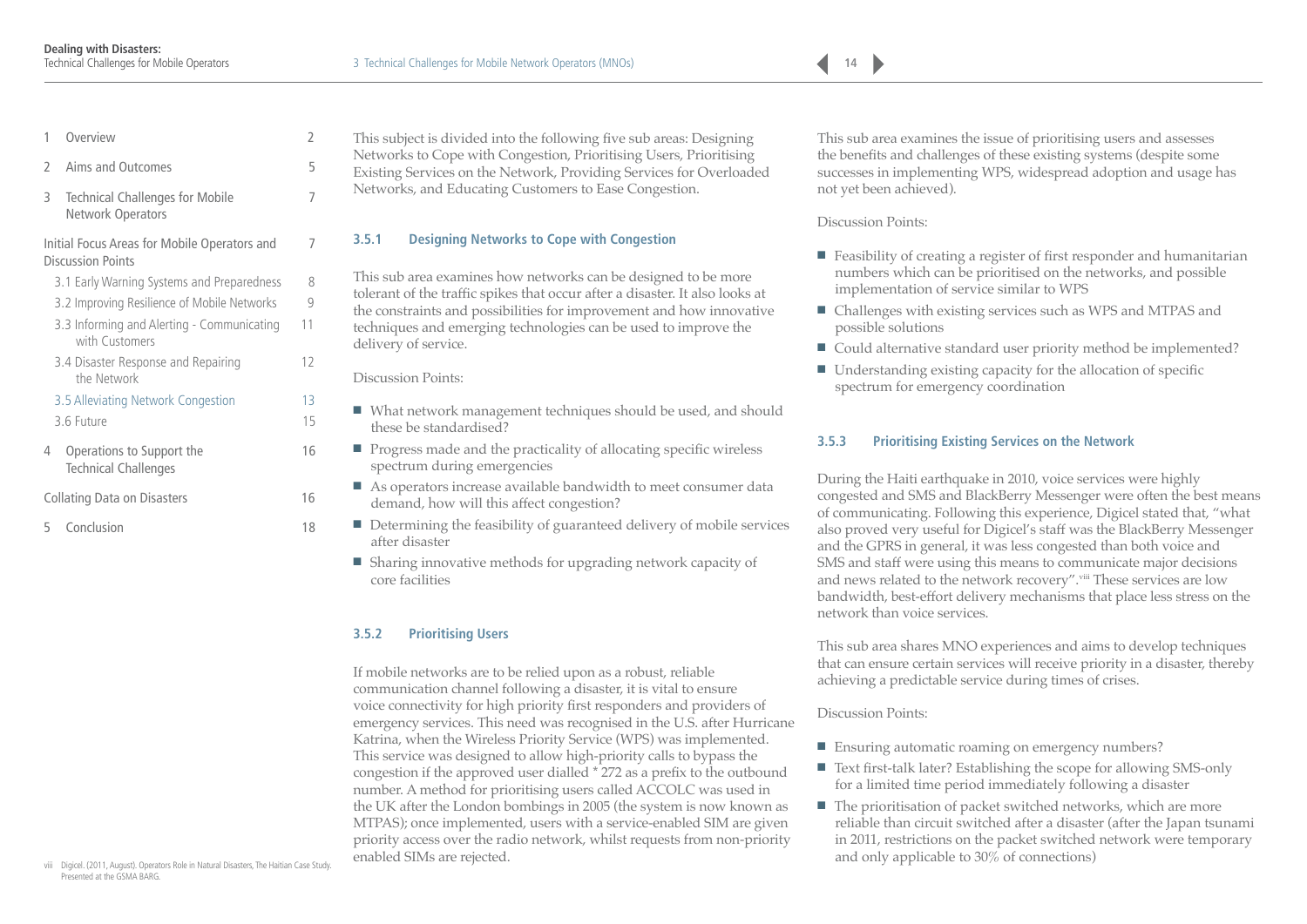| $\sim$ |  |
|--------|--|

<span id="page-15-0"></span>

# 2 [Aims and Outcomes 5](#page-5-0)

3 [Technical Challenges for Mobile 7](#page-7-0)  Network Operators

#### [Initial Focus Areas for Mobile Operators and 7](#page-7-0) Discussion Points

| 3.1 Early Warning Systems and Preparedness                    | 8  |
|---------------------------------------------------------------|----|
| 3.2 Improving Resilience of Mobile Networks                   | q  |
| 3.3 Informing and Alerting - Communicating<br>with Customers  | 11 |
| 3.4 Disaster Response and Repairing<br>the Network            | 12 |
| 3.5 Alleviating Network Congestion                            | 13 |
| 3.6 Future                                                    | 15 |
| Operations to Support the<br>4<br><b>Technical Challenges</b> | 16 |

- [Collating Data on Disasters 16](#page-16-0)
- 5 [Conclusion 18](#page-18-0)

#### ■ Requirements for ensuring voice call capabilities (time limits on calls, reduced call quality, etc.)

■ Designing next-generation networks with increased disaster awareness in mind

#### **3.5.4 Providing Services for Overloaded Networks**

In the event of a severe overload, how can mobile networks, as a critical part of the disaster ICT landscape, provide additional services that can enable the government, responders and disaster-affected population to communicate reliably, despite the severe network congestion?

This sub area looks at what services can be implemented and whether it is possible to achieve a standard toolset of disaster services that offer reliable communication in disasters.

## CASE STUDY: Innovations for Congestion

In the aftermath of the Japan tsunami in 2011, severe restrictions left many affected unable to make voice calls. Other methods of communication, such as SMS, were more successful, but people are still far more reassured by hearing a voice in times of crises. To solve this problem, NTT DOCOMO has developed an innovative service for smart phones. When the voice (circuit switched) networks are overloaded and a call cannot be delivered, the service converts the voice message to a data file and carries it to its destination via the less congested packet network.<sup>ix</sup>

#### Discussion Points:

- Innovative use of SMS services
- Voice services converting voice into IP and sending over the packet network
- Applications that can involve social media and/or GPS type information
- Smartphones are becoming cheaper and more widespread, can they be used to help with congestion?

#### **3.5.5 Educating Customers to Ease Congestion**

Operators are well placed to provide leadership in disaster-prone areas by educating their customers on what to expect from the network when a disaster occurs. Together with educating customers on how best to use the mobile network during a disaster, this is a cost-effective method for reducing the load on networks.

This sub area discusses how to educate customers and set their service expectations in a disaster. Can a worldwide format for educating customers be agreed to ensure consistency across operators?

#### Discussion Point:

■ Effective ways to inform and educate customers about mobile usage during and after disasters

#### **3.6 Future**

What opportunities for improved performance in disasters do new mobile technologies offer?

As mobile network technologies develop and operators adopt new standards, there is an opportunity to explore how these new technologies can be harnessed to improve network resilience during and after a disaster.

This focus area provides a forum for ideas and suggested solutions that incorporate developing mobile technologies (such as LTE) and the examination of how these technologies and solutions can be integrated into the future generations of mobile networks. It also works toward the drafting of standards and best practices that can be adopted in future networks and explores new applications of emerging technology to support disaster response.

#### Discussion Points:

- Innovative solutions for voice services to alleviate congestion using VoLTE
- Can the future adoption of heterogeneous networks play a role in future disaster solutions?
- How can new messaging technologies such as e-MBMS be used to efficiently inform and update at-risk populations of potential/ on-going hazards?

ix Hideo Tomioka, Ministry of Internal Affairs and Communications, Japan. (16 Mar 2012). Maintaining Communications Capabilities during Major Natural Disasters and other Emergency Situations. From: http://www.soumu.go.jp/main\_ [sosiki/joho\\_tsusin/eng/presentation/pdf/Telecommunications\\_Policy\\_Division\\_MIC.pdf](http://www.soumu.go.jp/main_sosiki/joho_tsusin/eng/presentation/pdf/Telecommunications_Policy_Division_MIC.pdf)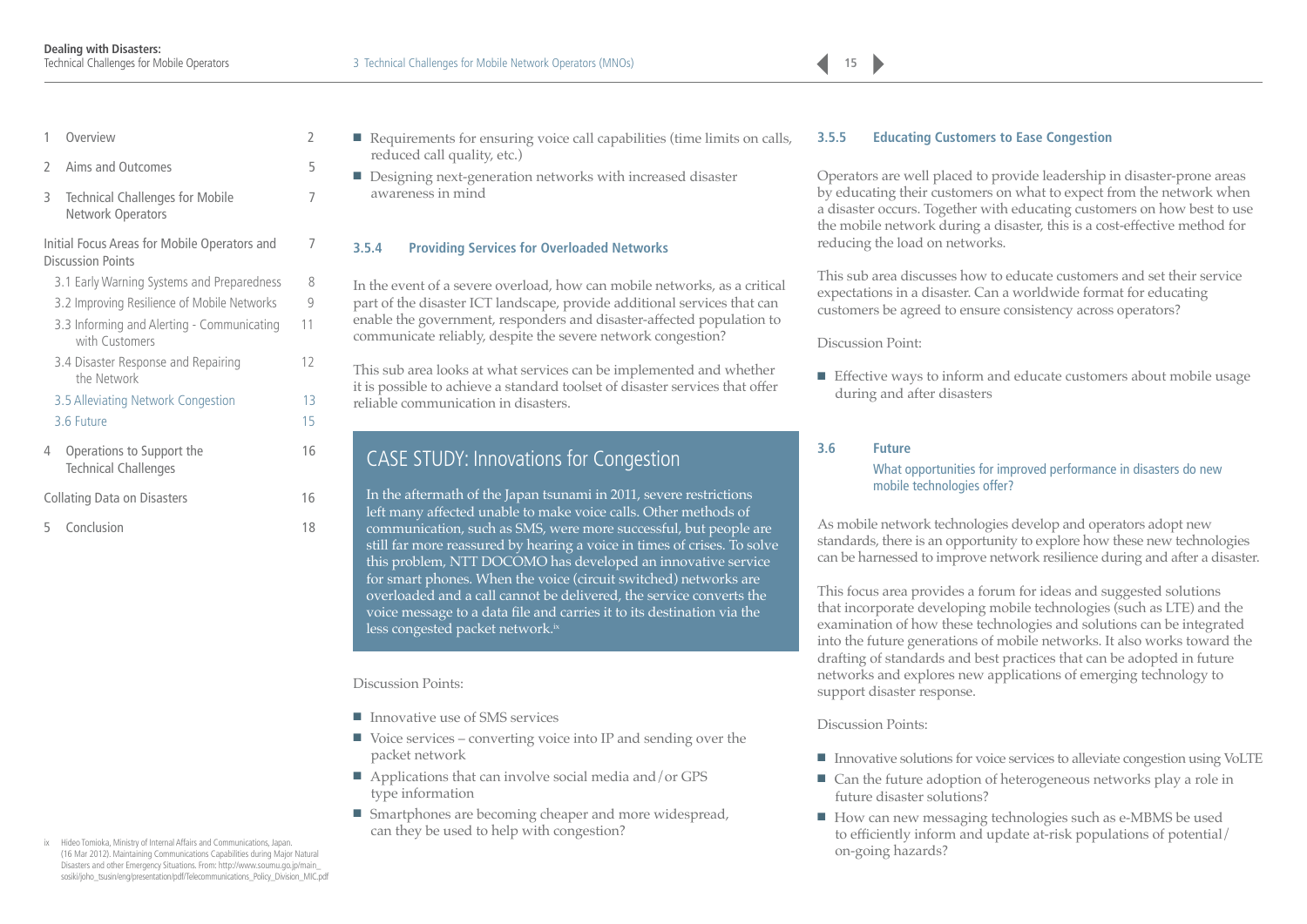<span id="page-16-0"></span>

| 1             | Overview                                                                 | 2  |
|---------------|--------------------------------------------------------------------------|----|
| $\mathcal{P}$ | Aims and Outcomes                                                        | 5  |
| 3             | Technical Challenges for Mobile<br>Network Operators                     | 7  |
|               | Initial Focus Areas for Mobile Operators and<br><b>Discussion Points</b> | 7  |
|               | 3.1 Early Warning Systems and Preparedness                               | 8  |
|               | 3.2 Improving Resilience of Mobile Networks                              | 9  |
|               | 3.3 Informing and Alerting - Communicating<br>with Customers             | 11 |
|               | 3.4 Disaster Response and Repairing<br>the Network                       | 12 |
|               | 3.5 Alleviating Network Congestion                                       | 13 |
|               | 3.6 Future                                                               | 15 |
| 4             | Operations to Support the<br><b>Technical Challenges</b>                 | 16 |
|               | <b>Collating Data on Disasters</b>                                       | 16 |
| 5             | Conclusion                                                               | 18 |



# **Let when**





# 4 Operations to Support the Technical Challenges

# Collating Data on Disasters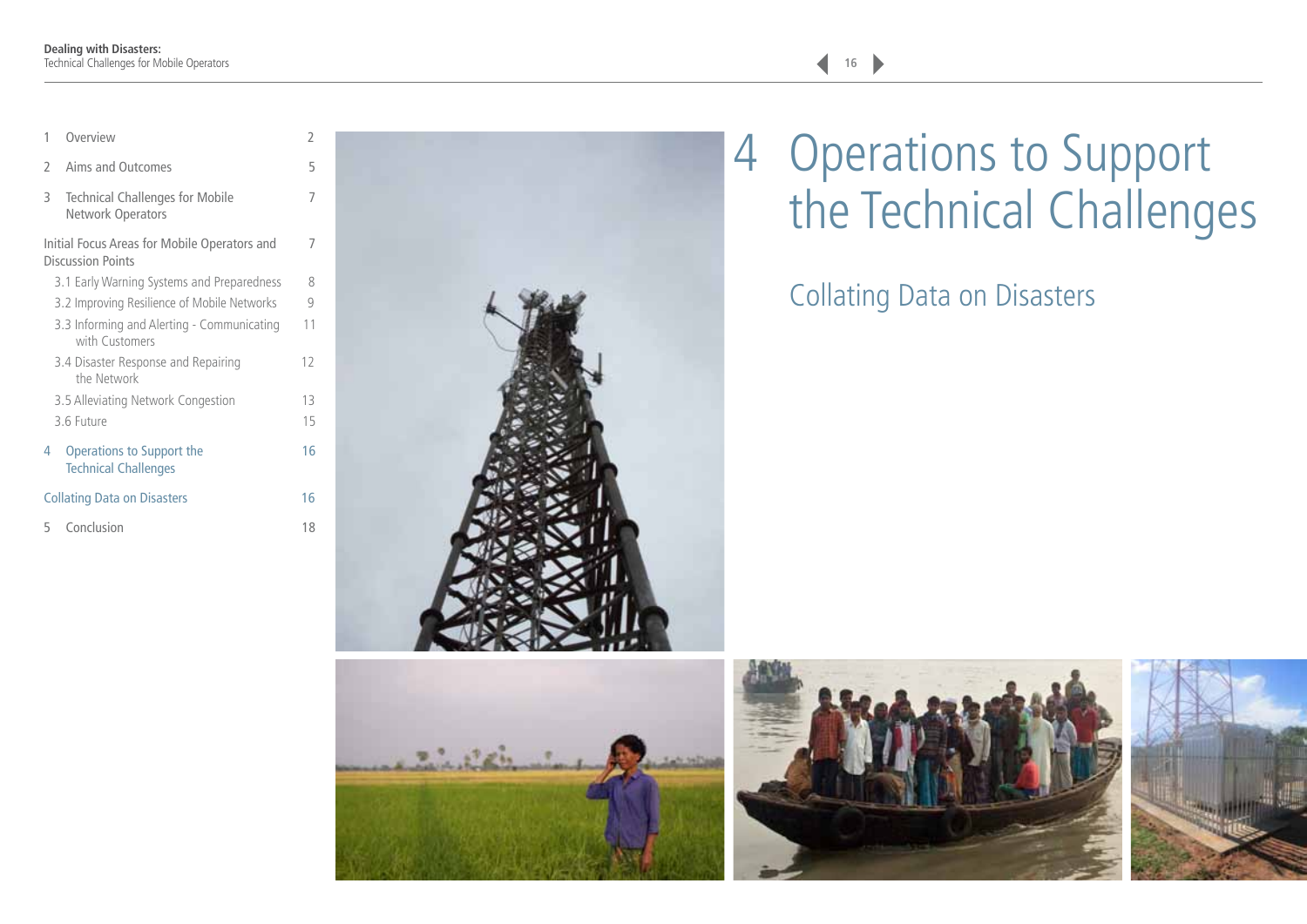| 1             | Overview                                                                 | 2  |
|---------------|--------------------------------------------------------------------------|----|
| $\mathcal{P}$ | Aims and Outcomes                                                        | 5  |
| 3             | <b>Technical Challenges for Mobile</b><br><b>Network Operators</b>       | 7  |
|               | Initial Focus Areas for Mobile Operators and<br><b>Discussion Points</b> | 7  |
|               | 3.1 Early Warning Systems and Preparedness                               | 8  |
|               | 3.2 Improving Resilience of Mobile Networks                              | 9  |
|               | 3.3 Informing and Alerting - Communicating<br>with Customers             | 11 |
|               | 3.4 Disaster Response and Repairing<br>the Network                       | 12 |
|               | 3.5 Alleviating Network Congestion                                       | 13 |
|               | 3.6 Future                                                               | 15 |
| 4             | Operations to Support the<br><b>Technical Challenges</b>                 | 16 |
|               | <b>Collating Data on Disasters</b>                                       | 16 |
| 5             | Conclusion                                                               | 18 |

| As part of the GSMA Disaster Response Programme, this initiative<br>collects data and statistics from MNOs that will identify trends,<br>recurring areas of weakness, and opportunities for intervention before<br>and during disasters. Much of the available data in this field currently<br>lacks standardisation and therefore the effects of disasters can be<br>difficult to compare quantitatively. Collating this data will allow for the<br>categorisation of disasters, the establishment of patterns and inform<br>future GSMA Disaster Response initiatives. |
|--------------------------------------------------------------------------------------------------------------------------------------------------------------------------------------------------------------------------------------------------------------------------------------------------------------------------------------------------------------------------------------------------------------------------------------------------------------------------------------------------------------------------------------------------------------------------|
| Preliminary categories for collected data:                                                                                                                                                                                                                                                                                                                                                                                                                                                                                                                               |
| A snapshot of basic MNO status in the region before the disaster<br>Operator status immediately post disaster, including physical status,<br>network status (Voice, Data and SMS), and restoration information                                                                                                                                                                                                                                                                                                                                                           |
| Operator status and network recovery at post-disaster intervals                                                                                                                                                                                                                                                                                                                                                                                                                                                                                                          |

If required, the data collected can be made anonymous and aggregated so that individual MNOs cannot be identified.

Discussion Points:

- What data is available, and how can this be standardised?
- How will this data be collected?
- Issues regarding anonymity and data security
- Who will have access to this data?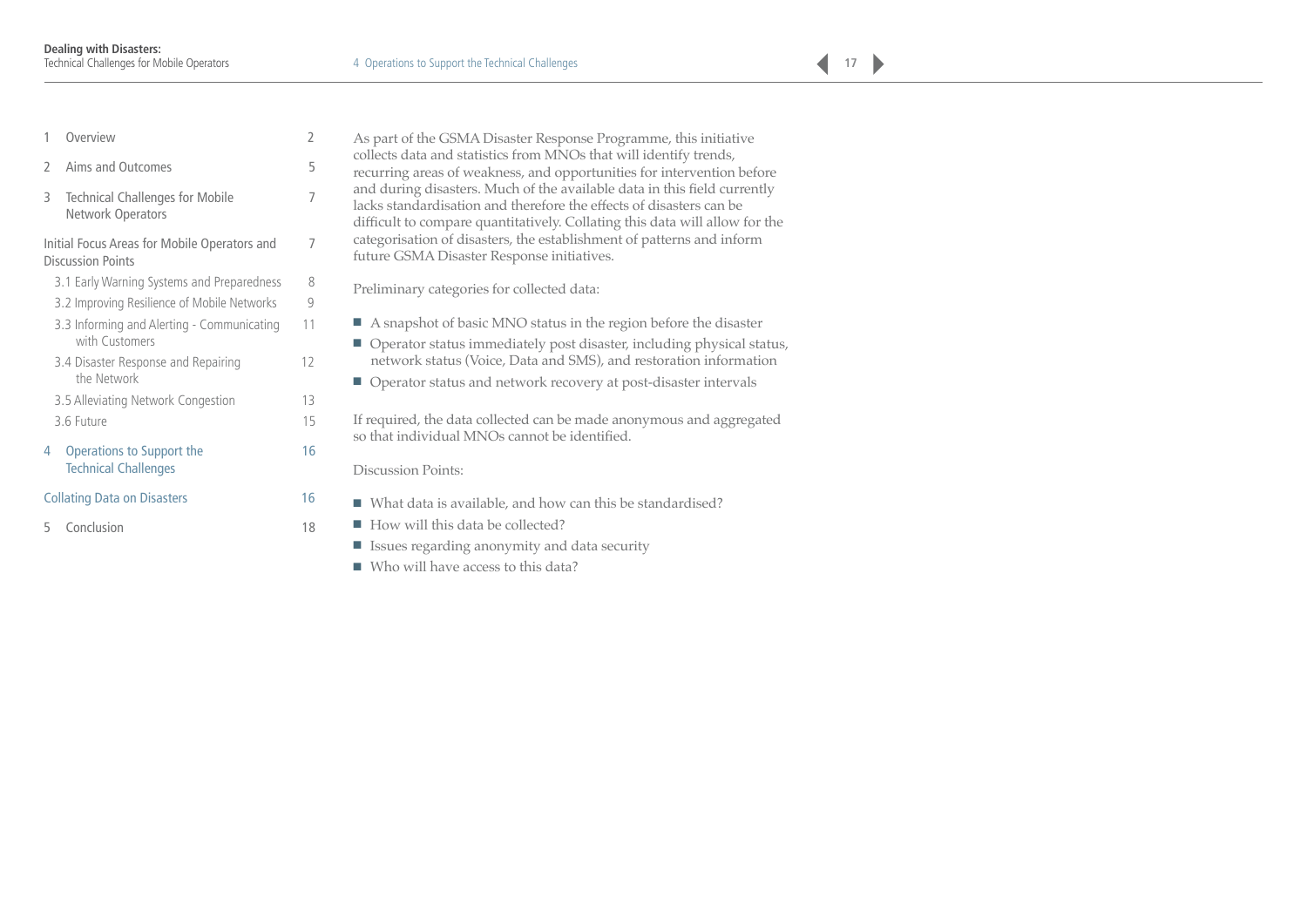|                |                                                                          | ∠  |
|----------------|--------------------------------------------------------------------------|----|
| $\overline{2}$ | Aims and Outcomes                                                        | 5  |
| 3              | <b>Technical Challenges for Mobile</b><br>Network Operators              | 7  |
|                | Initial Focus Areas for Mobile Operators and<br><b>Discussion Points</b> | 7  |
|                | 3.1 Early Warning Systems and Preparedness                               | 8  |
|                | 3.2 Improving Resilience of Mobile Networks                              | 9  |
|                | 3.3 Informing and Alerting - Communicating<br>with Customers             | 11 |
|                | 3.4 Disaster Response and Repairing<br>the Network                       | 12 |
|                | 3.5 Alleviating Network Congestion                                       | 13 |
|                | 3.6 Future                                                               | 15 |
| 4              | Operations to Support the<br><b>Technical Challenges</b>                 | 16 |
|                | Collating Data on Disasters                                              | 16 |
| 5              | Conclusion                                                               | 18 |

<span id="page-18-0"></span>





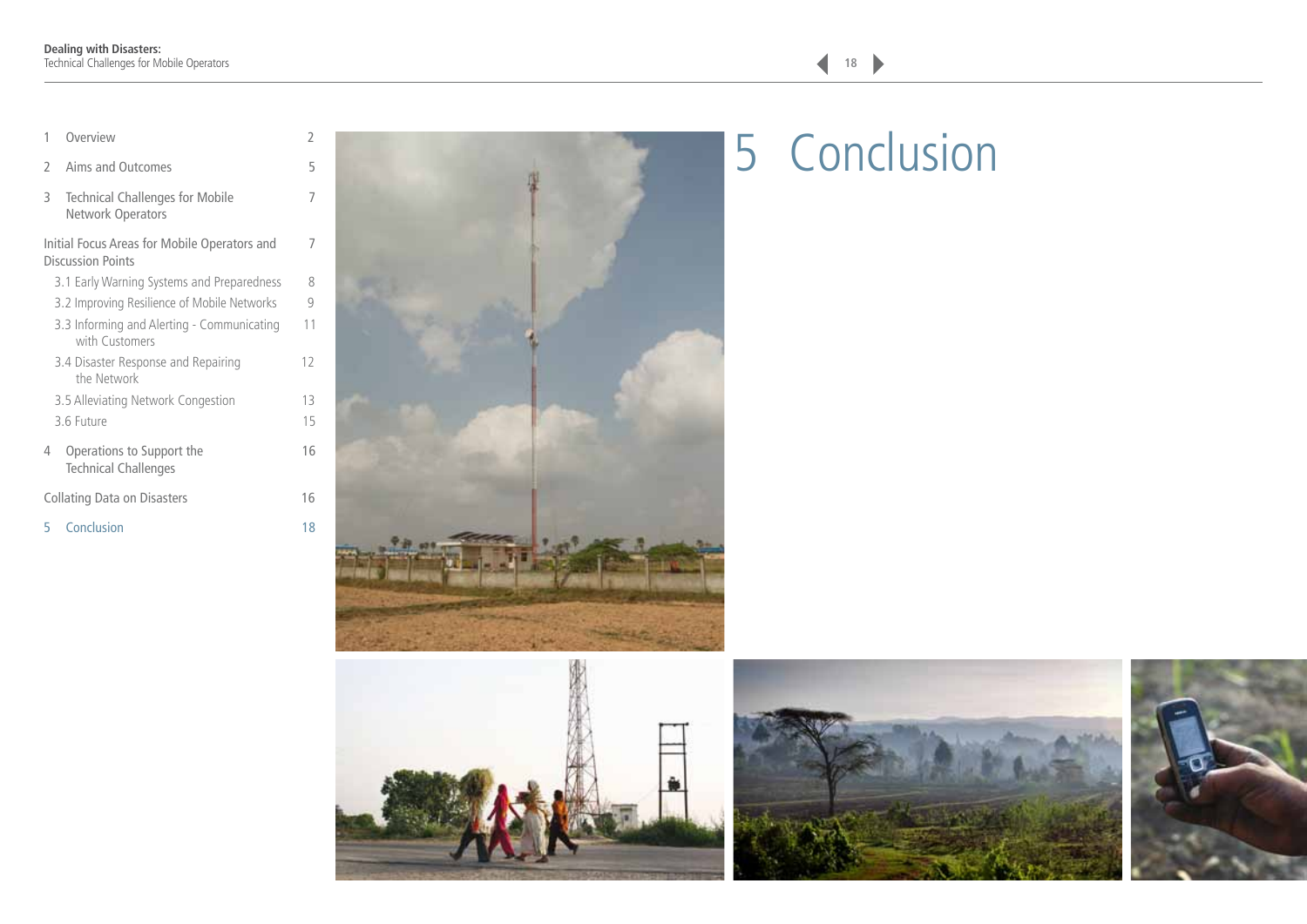**19** 

| Disaster Response Programme Technical Work Stream and the priority<br>5<br>Aims and Outcomes<br>areas of focus to be addressed by participants.                                                                                  |  |
|----------------------------------------------------------------------------------------------------------------------------------------------------------------------------------------------------------------------------------|--|
| <b>Technical Challenges for Mobile</b><br>3<br>In order to overcome the challenges that the mobile industry faces in<br>Network Operators<br>disaster preparedness, recovery and response, improved inter-industry               |  |
| support and a commitment to share best practices and develop common<br>Initial Focus Areas for Mobile Operators and<br>7<br>standards will be required to ensure impactful and effective strategies.<br><b>Discussion Points</b> |  |
| 3.1 Early Warning Systems and Preparedness<br>8<br>To participate in the programme, provide feedback, or suggest                                                                                                                 |  |
| 3.2 Improving Resilience of Mobile Networks<br>9<br>areas of inclusion for the Working Group, please contact                                                                                                                     |  |
| disasterresponse@gsm.org.<br>3.3 Informing and Alerting - Communicating<br>11<br>with Customers                                                                                                                                  |  |
| Or visit:<br>12<br>3.4 Disaster Response and Repairing<br>the Network                                                                                                                                                            |  |
| http://www.gsma.com/developmentfund/programmes/disaster-response/<br>13<br>3.5 Alleviating Network Congestion                                                                                                                    |  |
| 3.6 Future<br>15                                                                                                                                                                                                                 |  |
| Operations to Support the<br>16<br>4<br><b>Technical Challenges</b>                                                                                                                                                              |  |
| <b>Collating Data on Disasters</b><br>16                                                                                                                                                                                         |  |
| Conclusion<br>18                                                                                                                                                                                                                 |  |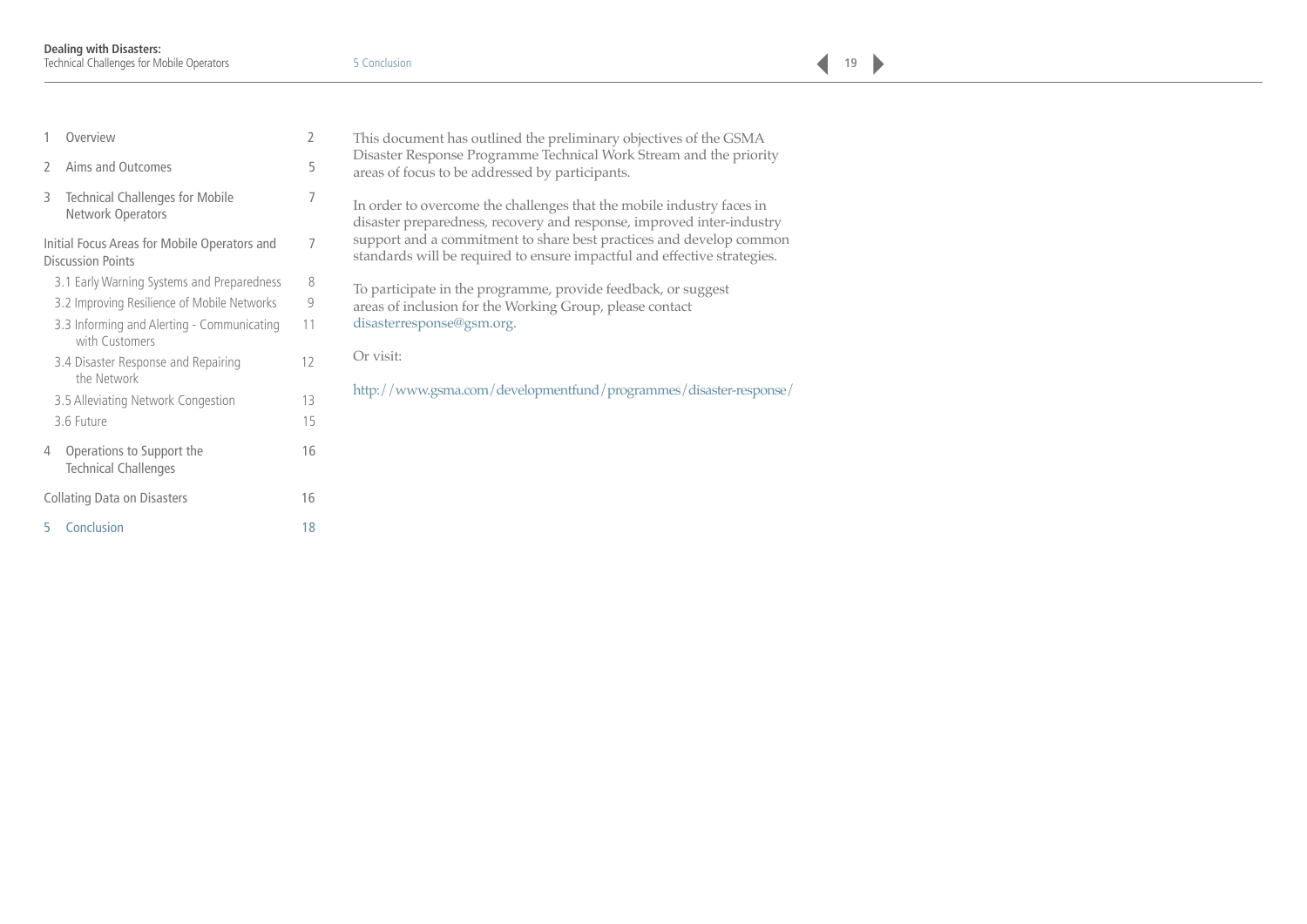| 1                                                                        | Overview                                                     | 2  |
|--------------------------------------------------------------------------|--------------------------------------------------------------|----|
| $\mathfrak{I}$                                                           | Aims and Outcomes                                            | 5  |
| 3                                                                        | <b>Technical Challenges for Mobile</b><br>Network Operators  | 7  |
| Initial Focus Areas for Mobile Operators and<br><b>Discussion Points</b> |                                                              | 7  |
|                                                                          | 3.1 Early Warning Systems and Preparedness                   | 8  |
|                                                                          | 3.2 Improving Resilience of Mobile Networks                  | 9  |
|                                                                          | 3.3 Informing and Alerting - Communicating<br>with Customers | 11 |
|                                                                          | 3.4 Disaster Response and Repairing<br>the Network           | 12 |
|                                                                          | 3.5 Alleviating Network Congestion                           | 13 |
| 3.6 Future                                                               |                                                              | 15 |
| 4                                                                        | Operations to Support the<br><b>Technical Challenges</b>     | 16 |
| <b>Collating Data on Disasters</b>                                       |                                                              | 16 |
| 5.                                                                       | Conclusion                                                   | 18 |

# About the GSM Association

The GSMA represents the interests of mobile operators worldwide. Spanning 220 countries, the GSMA unites nearly 800 of the world's mobile operators, as well as more than 200 companies in the broader mobile ecosystem, including handset makers, software companies, equipment providers, Internet companies, and media and entertainment organisations. The GSMA also produces industry-leading events such as the Mobile World Congress and Mobile Asia Expo.

# About the Development Fund

#### **Serving the Underserved through Mobile**

The GSMA Development Fund brings together our mobile operator members, the wider mobile industry and the development community to drive commercial mobile services for underserved people in emerging markets. We identify opportunities for social, economic impact and stimulate the development of scalable, life-enhancing mobile services.

For more information on the GSMA Disaster Response Programme, please email: [disasteresponse@gsm.org](mailto:disasteresponse%40gsm.org?subject=)

Or contact:

Kyla Reid Head of Disaster Response [kreid@gsm.org](mailto:kreid%40gsm.org?subject=)

Justin Waller Technical Contact [jwaller@gsm.org](mailto:jwaller%40gsm.org?subject=)

<http://www.gsma.com/developmentfund/programmes/disaster-response/>